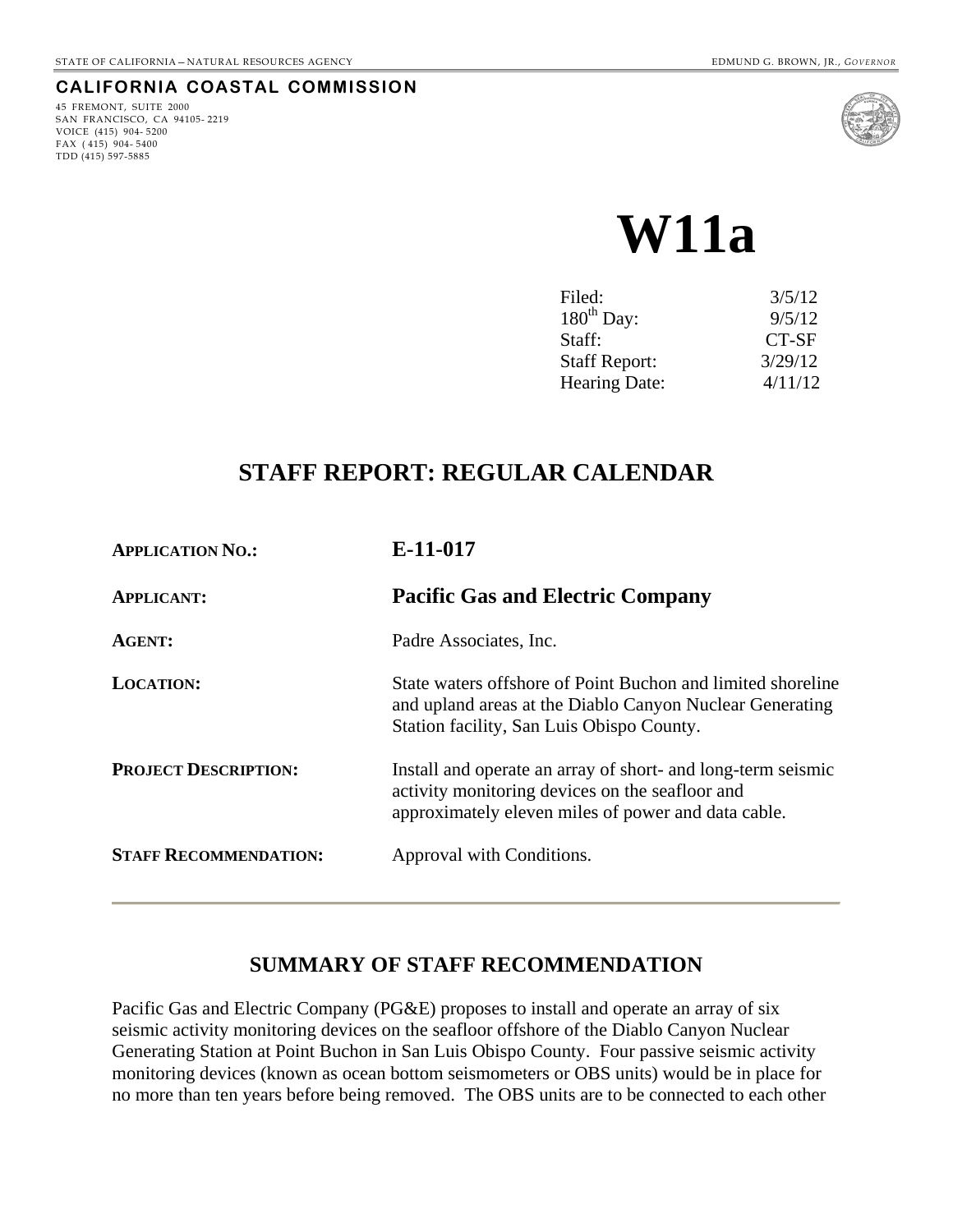and to shore by way of a two-inch diameter combined power and data transmission cable that would also be removed at the end of the ten year project period. This 11-mile long cable would come ashore at the Diablo Canyon Nuclear Generating Station facility through an existing conduit that is proposed to be extended by approximately 72-feet. Additionally, two short-term OBS units would also be placed on the seafloor within State waters outside of the proposed cable route. Each of these devices would not be connected to shore and would be placed at two different locations for two weeks at a time (for a total of four sites and four total weeks) in order to record and store seismic data.

Major Coastal Act issues associated with this project include potential adverse impacts to marine resources and commercial fishing. Although trenching is not proposed to bury the cable on the seafloor, its installation and long-term presence is still likely to result in the injury, disturbance, and removal of benthic marine organisms and seafloor habitat within the proposed cable route. These adverse impacts would be caused by placement of the cable on delicate marine organisms such as marine algae, anemones, and corals, and abrasion due to its movement with currents over time. Potential adverse impacts to commercial fishing would result from entanglement of fishing gear with the cable or OBS units and damage or losses that could result. To address these potential adverse impacts the Commission staff is recommending **Special Conditions [3](#page-4-0), [4](#page-4-1), [5](#page-4-2), and [6](#page-4-3)** that would incorporate into this permit certain relevant mitigation measures included in this project's Mitigated Negative Declaration; require an amendment to this permit to authorize the removal of the seismic monitoring array at the end of the ten year monitoring period; memorialize PG&E's offer to contribute \$33,600 in funding to the California Lost Fishing Gear Recovery Project to compensate for anticipated impacts to hard substrate seafloor habitats and organisms within the proposed cable route; and require PG&E to provide notice of installation operations and proposed installation locations to the fishing community and vessel operators prior to and during these activities.

In addition, Commission staff is also recommending **Special Conditions [7](#page-4-4), [8](#page-5-0), [9](#page-5-1), and [10](#page-5-2)** that would require PG&E to provide as-built and final location information for the seismic monitoring array to the National Oceanic and Atmospheric Administration Office of Coast Survey; require PG&E to remove any fishing gear or object that becomes entangled in the seismic monitoring array; require PG&E to develop and submit for Executive Director review and approval a Lost/Damaged Fishing Gear Compensation Plan that outlines that steps that would be taken to address any impacts to commercial fishing operations that may result from the loss and/or damage of fishing gear due to entanglement with the proposed seismic monitoring array.

Commission staff recommends **approval** of coastal development permit application E-11-017, as conditioned.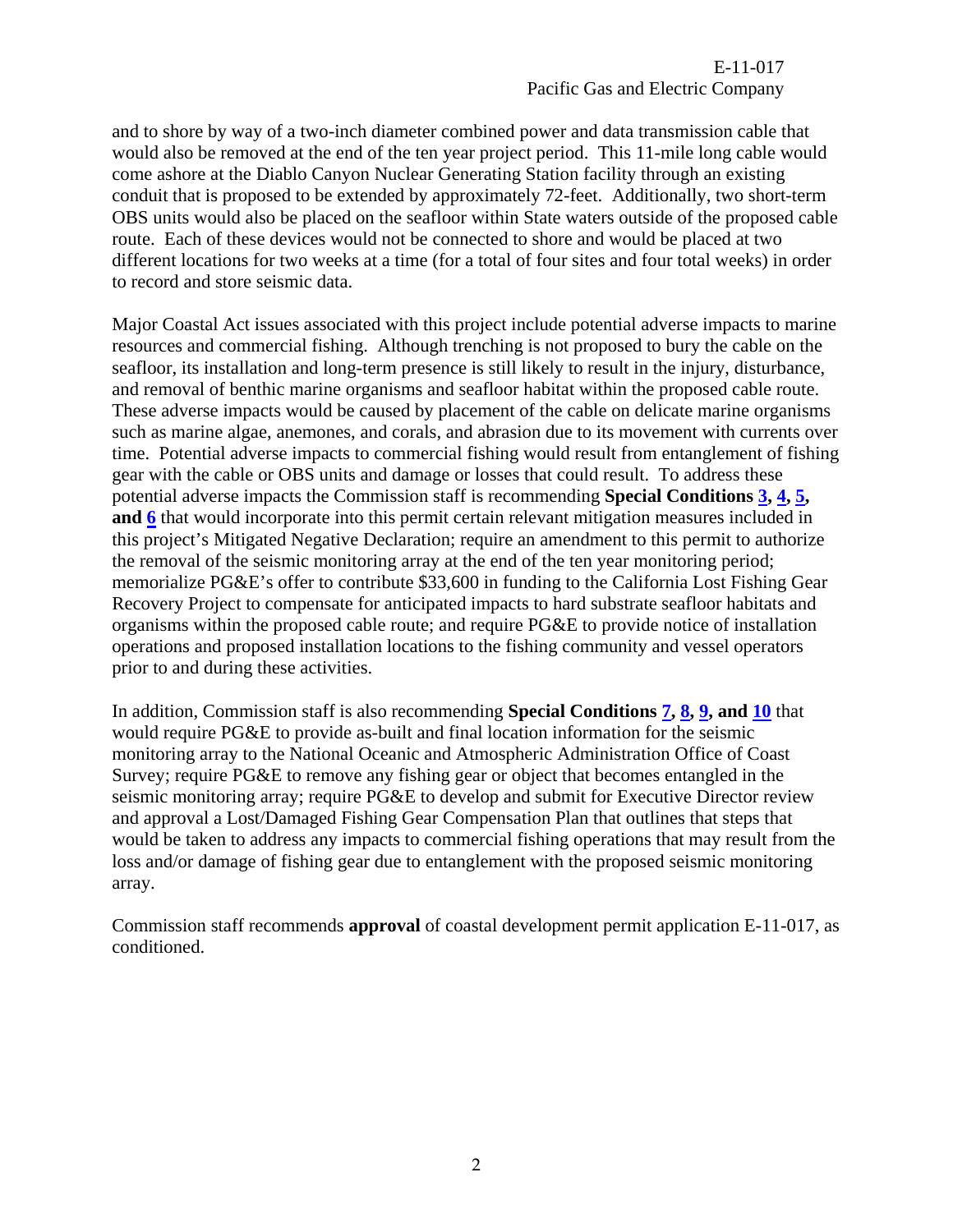# **TABLE OF CONTENTS**

| $\mathbf{I}$ .<br>II.   |  |
|-------------------------|--|
| Ш.                      |  |
| $\mathbf{IV}_{\text{}}$ |  |
| А.                      |  |
| <b>B.</b>               |  |
| C.                      |  |
| D.                      |  |
|                         |  |
| F.                      |  |
| G.                      |  |

# **APPENDICES**

[Appendix A – Standard Permit Conditions](#page-25-0) [Appendix B – Substantive File Documents](#page-26-0)

# **EXHIBITS**

[Exhibit 1 – Project Area and Seismic Monitoring Array Configuration](#page-27-0) [Exhibit 2 – Ocean Bottom Seismometer Unit Design Schematics](#page-28-0) [Exhibit 3 – Draft Memorandum of Agreement](#page-29-0) [Exhibit 4 – Mitigated Negative Declaration Mitigation Measures](#page-35-0)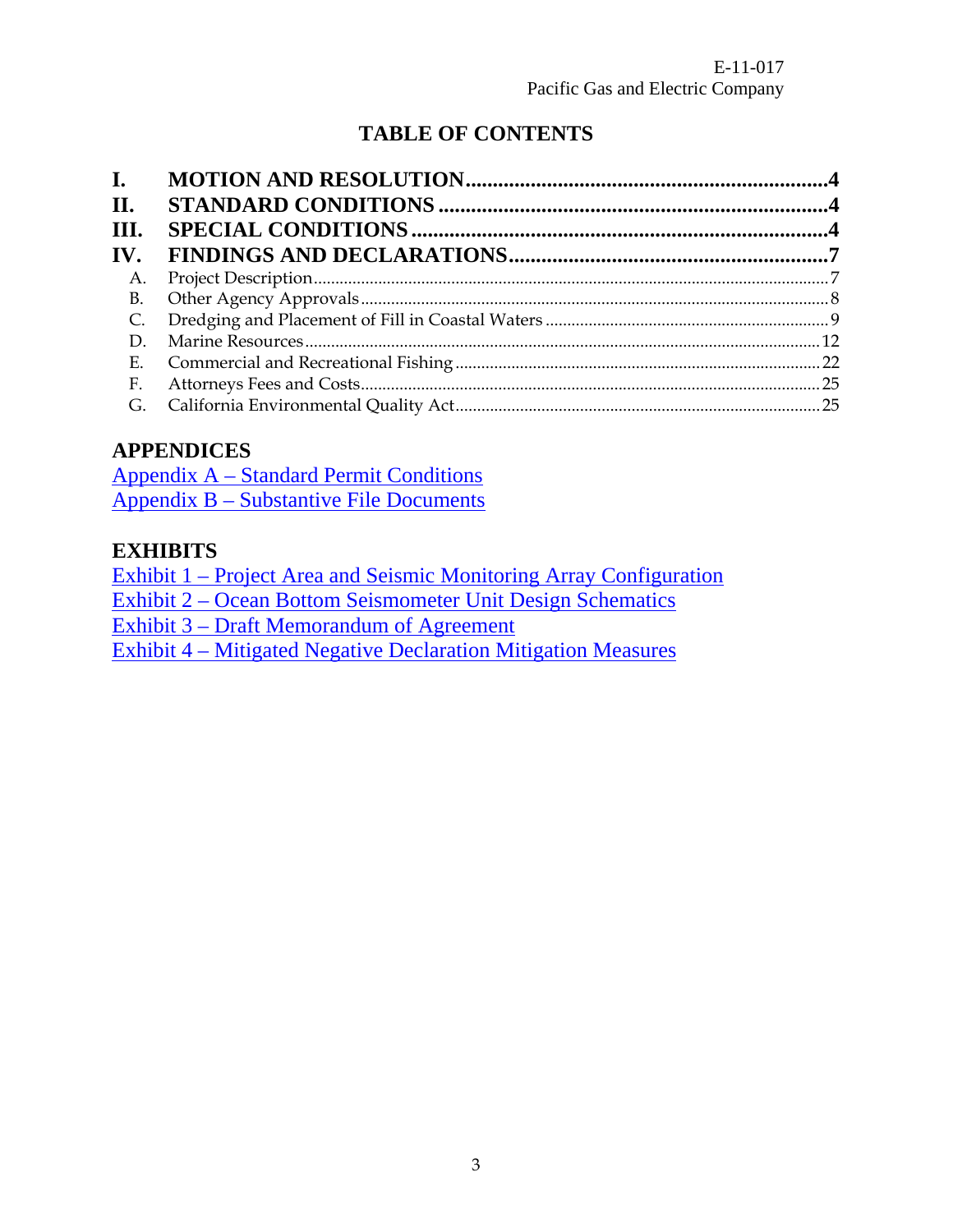# <span id="page-3-0"></span>**I. MOTION AND RESOLUTION**

## **Motion:**

*I move that the Commission approve Coastal Development Permit Application No. E-11- 017 subject to the conditions set forth in the staff recommendation.* 

Staff recommends a **YES** vote on the foregoing motion. Passage of this motion will result in conditional approval of the permit and adoption of the following resolution and findings. The motion passes only by affirmative vote of a majority of the Commissioners present.

#### **Resolution:**

*The Commission hereby approves coastal development permit E-11-017 and adopts the findings set forth below on grounds that the development as conditioned will be in conformity with the policies of Chapter 3 of the Coastal Act and will not prejudice the ability of the local government having jurisdiction over the area to prepare a Local Coastal Program conforming to the provisions of Chapter 3. Approval of the permit complies with the California Environmental Quality Act because either 1) feasible mitigation measures and/or alternatives have been incorporated to substantially lessen any significant adverse effects of the development on the environment, or 2) there are no further feasible mitigation measures or alternatives that would substantially lessen any significant adverse impacts of the development on the environment.* 

## <span id="page-3-1"></span>**II. STANDARD CONDITIONS**

See [Appendix A](#page-25-0).

## <span id="page-3-2"></span>**III. SPECIAL CONDITIONS**

This permit is granted subject to the following special conditions:

- 1. **Indemnification.** In addition to any immunities provided for by law, in exercising this permit, PG&E agrees to hold harmless and indemnify the Coastal Commission, its officers, employees, agents, successors and assigns from any claims, demands, costs, expenses and liabilities for any damage to public or private properties or personal injury that may result directly or indirectly from the project.
- <span id="page-3-3"></span>2. **Liability for Costs and Attorneys Fees.** PG&E shall reimburse the Coastal Commission in full for all Coastal Commission costs and attorneys fees -- including (1) those charged by the Office of the Attorney General, and (2) any court costs and attorneys fees that the Coastal Commission may be required by a court to pay -- that the Coastal Commission incurs in connection with the defense of any action brought by a party other than PG&E against the Coastal Commission, its officers, employees, agents, successors and assigns challenging the approval or issuance of this permit, the interpretation and/or enforcement of permit conditions, or any other matter related to this permit. The Coastal Commission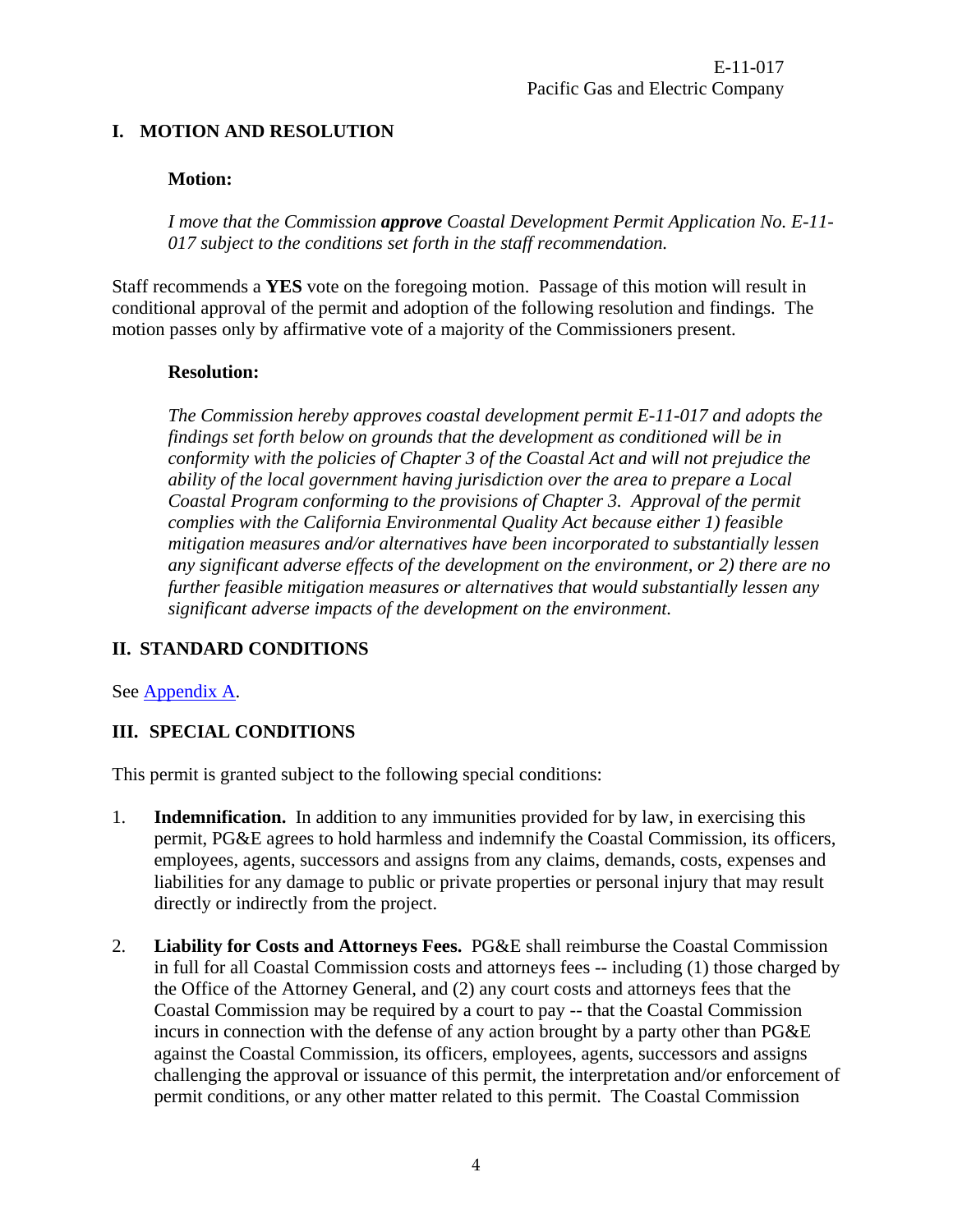retains complete authority to conduct and direct the defense of any such action against the Coastal Commission.

- <span id="page-4-0"></span>3. **OBS and Cable Removal**.Within 90 days of either taking the OBS units and cable out of service or after the expiration or sooner termination of PG&E's lease(s) or permit(s), PG&E shall apply for an amendment to this permit to remove the OBS units and cable from the territorial waters of the State of California. Upon approval by the Commission of the permit amendment, PG&E shall implement the removal project authorized by the amendment in accordance with the time schedule specified therein.
- <span id="page-4-1"></span>4. **Hard Substrate Habitat Mitigation**. Within 60 days of completing project installation, PG&E shall compensate for project-related hard substrate habitat impacts through payment of \$32,000 plus a five percent administrative fee for a total of \$33,600 ("Mitigation Fee") to the Regents of the University of California on behalf of the UC Davis Wildlife Health Center. The Mitigation Fee shall be used by the SeaDoc Society, a marine ecosystem health program of the UC Davis Wildlife Health Center, to remove lost fishing gear offshore of the central coast of California as part of its California Lost Fishing Gear Recovery Project in accordance with the terms and conditions of a Memorandum of Agreement between the California Coastal Commission and the Regents of the University of California on Behalf of the Wildlife Health Center ("the Agreement"). (A Draft Agreement is attached as **[Exhibit 3](#page-29-0)**) If the Executive Director determines that the Wildlife Health Center is not carrying out the hard substrate impact mitigation project in accordance with the terms and conditions of the Agreement, the Executive Director shall require transfer of any Mitigation Fee funds remaining at the time of such determination to an alternative entity to implement an alternative hard substrate mitigation project acceptable to the Executive Director.
- <span id="page-4-2"></span>5. **Mitigated Negative Declaration Mitigation Measures.** This permit incorporates those mitigation measures identified in the March 2012, *Mitigated Negative Declaration for the Pacific Gas & Electric (PG&E) Point Buchon Ocean Bottom Seismometer Project* (State Clearinghouse No. 2011081079) concerning marine habitats, biological resources, and fishing that are attached to this report as **[Exhibit 4](#page-35-0)**.
- <span id="page-4-3"></span>6. **Notification of Cable and OBS Unit Installation**. No less than 15-days prior to the start of in-water activities associated with the installation phase of the project, PG&E shall submit to (a) the Executive Director of the Coastal Commission ("Executive Director"), (b) the U.S. Coast Guard (for publication in a Notice to Mariners), and (c) the harbormasters of Port San Luis and Morro Bay (for posting in their offices), notices containing the anticipated start date of installation, the anticipated installation schedule, and the coordinates of the proposed cable route and OBS unit installation sites. During installation, PG&E shall also make radio broadcast announcements on the local fishers' emergency radio frequency that provide the current cable installation location and a toll-free number that can be called for additional information.
- <span id="page-4-4"></span>7. **As-Built Documentation**. Within 45 days of completing marine cable and long-term OBS unit installation, PG&E shall submit to the Executive Director and the harbormasters of Port San Luis and Morro Bay: (a) as-built plans in writing (Route Position List) and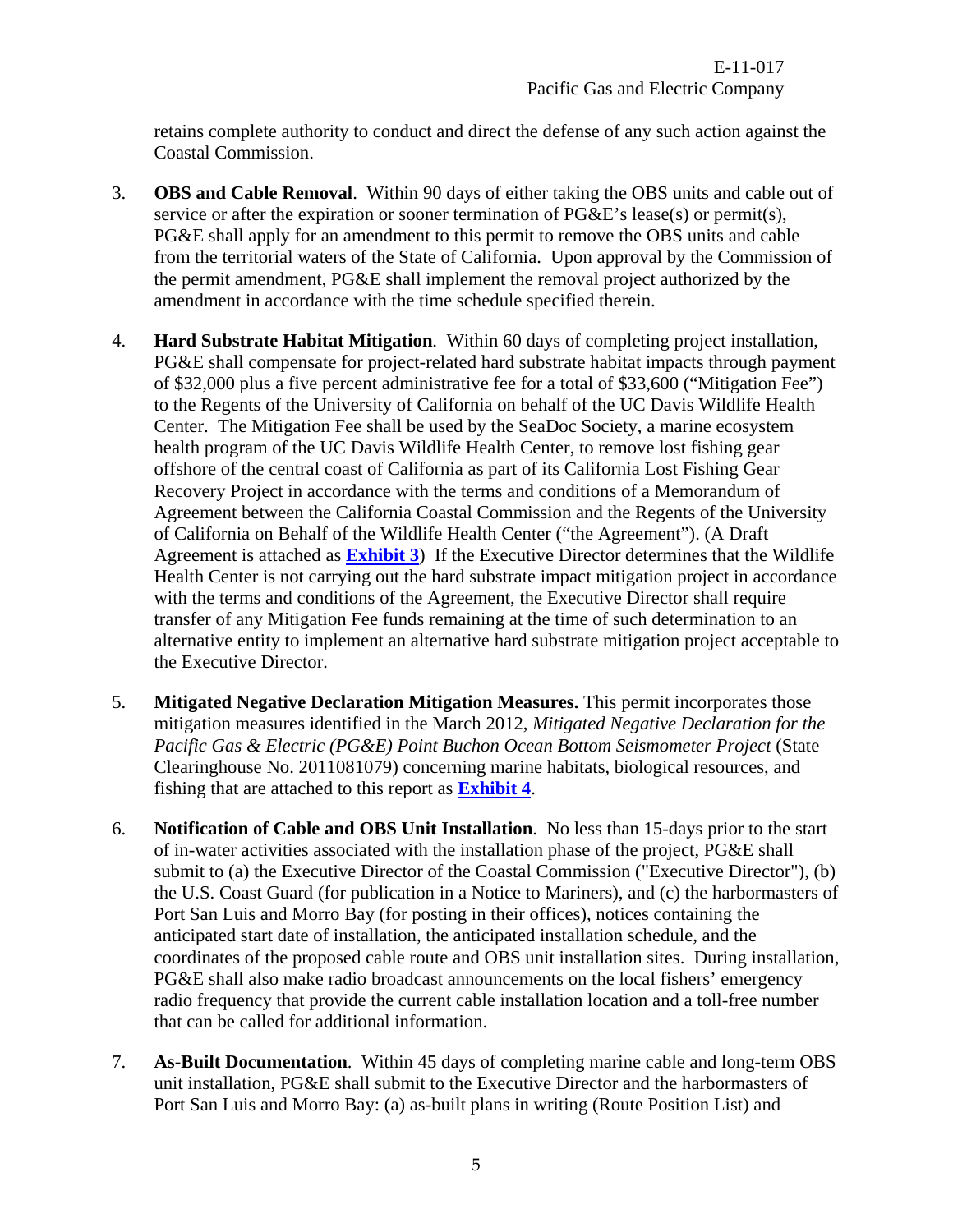alignment or strip charts depicting bathymetry, seafloor substrates or features, seabed profile, expected depth of cable burial below the seafloor, and cable tension; and (b) asbuilt cable plans overlaid on National Oceanic and Atmosphere Administration ("NOAA") navigation charts. The cable location shall be obtained by a post-installation remotely operated vehicle survey of the array (cable and OBS units) and an acoustic navigation system linked to a surface differential global positioning system or a similar methodology that provides a comparable level of accuracy. The transponder for the acoustical navigational system shall be mounted on the equipment used for the remotely operated vehicle survey. The cable shall be considered installed the day after the last day of marine cable and long-term OBS unit installation operations.

- <span id="page-5-0"></span>8. **Update NOAA Charts**. Within 60 days of OBS unit and cable installation, PG&E shall submit evidence to the Executive Director that it has submitted to the NOAA Office of Coast Survey: (a) geographic coordinates of the cable and OBS units obtained using a Differential Geographic Positioning unit or comparable navigational equipment; (b) asbuilt plans of the seismic monitoring array; (c) PG&E's point of contact and telephone number; and (d) any other information requested by the NOAA Office of Coast Survey to accurately portray the location of the seismic monitoring array (cable and OBS units) on navigational charts.
- <span id="page-5-1"></span>9. **Cable Entanglements and Gear Retrieval**. In the event that fishermen snag an OBS unit or associated cable and lose or cut gear, or that any other type of entanglement with the seismic monitoring array occurs (e.g., whale), PG&E shall use all feasible measures to retrieve the fishing gear or object. PG&E shall notify the Executive Director within 48 hours of its knowledge of gear loss or other entanglement. Retrieval shall occur no later than six weeks after discovering or receiving notice of the incident, unless otherwise authorized by the Executive Director. If full removal of gear is not feasible, PG&E shall remove as much gear as practicable to minimize harm to wildlife (e.g. fishes, birds, and marine mammals). Within two weeks of completing the recovery operation, PG&E shall submit to the Executive Director a report describing (a) the nature of and location of the entanglement (with a map) and (b) the retrieval method used for removing the entangled gear or object or the method used for minimizing harm to wildlife if gear retrieval proves infeasible.
- <span id="page-5-2"></span>10. **Lost/Damaged Fishing Gear Compensation Plan**. PRIOR TO ISSUANCE OF THIS PERMIT, PG&E shall submit for Executive Director review and approval a Lost/Damaged Fishing Gear Compensation Plan that outlines the steps that would be taken by PG&E to address any adverse impacts to commercial fishing operations that may result from the loss and/or damage of fishing gear due to contact or entanglement with the proposed seismic monitoring array.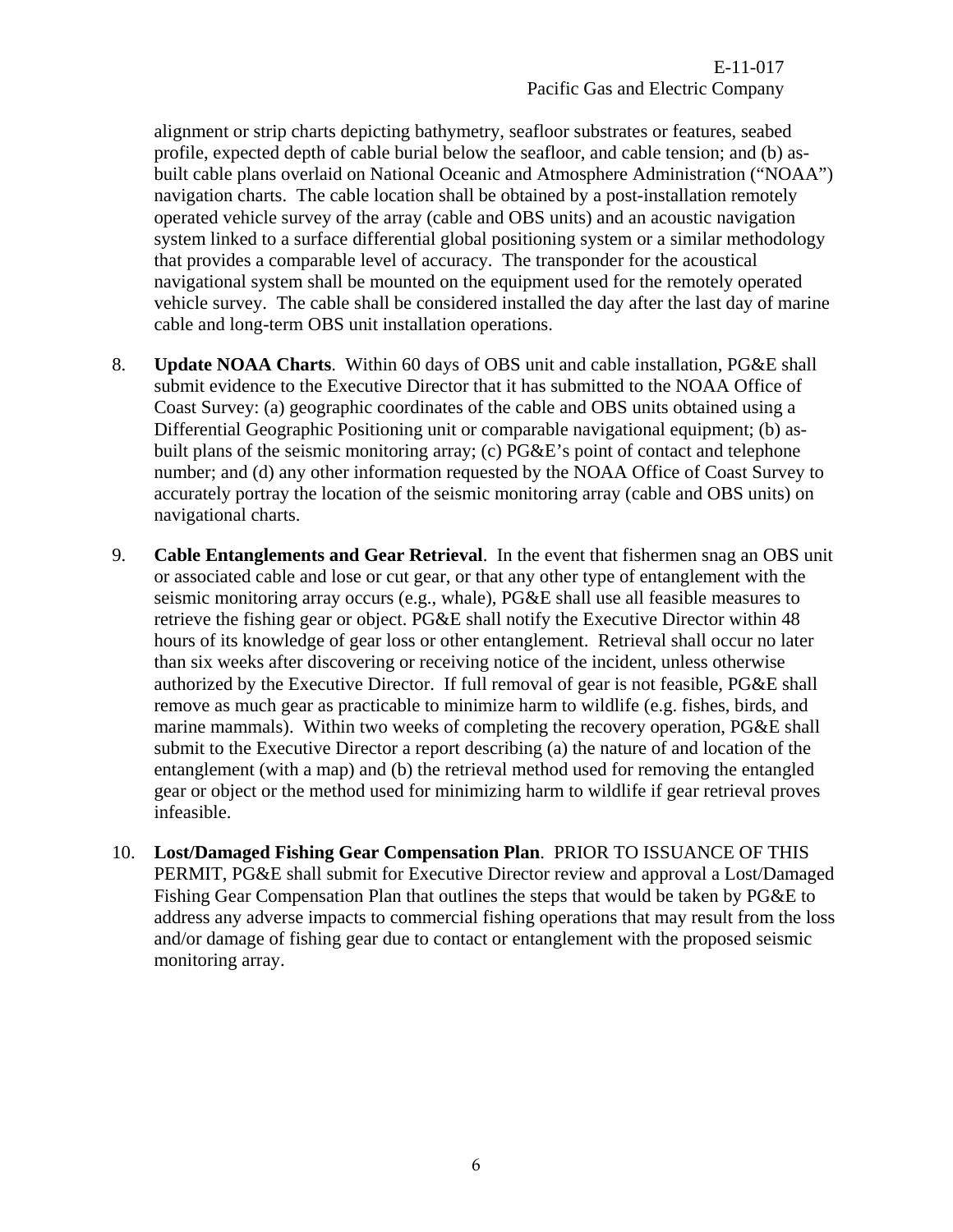## <span id="page-6-1"></span><span id="page-6-0"></span>**IV. FINDINGS AND DECLARATIONS**

# **A. Project Description**

The Pacific Gas and Electric Company (PG&E) proposes to install and operate an array of six passive seismic monitoring devices on the seafloor within state waters offshore of the Diablo Canyon Nuclear Generating Station at Point Buchon in San Luis Obispo County (**[Exhibit 1](#page-27-0)**). Four of these ocean bottom seismometer (OBS) units would be in place long-term (no more than ten years) and would be connected to each other and to shore by way of a combined power and data transmission cable. Recovery and removal of these four OBS units and the associated cable would be carried out under an amendment to this coastal development permit. The other two OBS units would be in place temporarily and would be recovered and removed after a total of four weeks on the seafloor, as described below.

The four long-term OBS units would record earthquake-generated ground movement and sound data and continually transmit it in real-time to an existing onshore facility through the attached data cable. The cable would be approximately eleven miles in length and two inches in diameter and would be laid within a proposed 100-foot wide cable route across the seafloor before coming ashore at the Diablo Canyon Nuclear Generating Station. The landing would occur through an existing four-inch diameter PVC conduit that is proposed to be extended approximately 80-feet from the rock rip-rap shoreline onto the seafloor in approximately eight feet of water. Two additional short-term OBS units would also be installed on the seafloor within state waters outside of the proposed cable route in order to record ambient (non-seismic related) sound and seafloor movement. These devices would be in place at their initial installation location for two weeks before being recovered and relocated to secondary locations for an additional two weeks (for a total of four proposed temporary OBS sites and four weeks on the seafloor). At the end of each two week period the temporary units would be remotely triggered to disconnect from their ballast and float to the surface for recovery by ship. The ballast would remain attached to the OBS units via cable and would be recovered and removed as well.

All six of the OBS devices are small - the short-term OBS units are rectangular and measure roughly two by four feet while the long-term devices are circular and measure approximately six feet in diameter (as shown in **[Exhibit 2](#page-27-0)**). None of the devices would be more than one foot high. Installation of the OBS units and cable would be carried out by a specialized 100-foot vessel outfitted with an onboard crane, cable spool, GPS guidance, and an active positioning system. Installation of both the OBS units and cable would take roughly two weeks to complete and is proposed to be carried out in June or July during a period when ocean conditions and weather is most conducive to safe operations and accurate placement of the cable and OBS units. The ship's active positioning system would allow it to avoid anchor deployment during installation.

PG&E developed the proposed cable route and OBS unit sites in order to increase the likelihood of capturing the most pertinent information about seafloor movement in the project area while also minimizing the amount of rocky reef habitat that could be adversely affected from the installation and presence of the units and cable. In addition to maps of predicted seafloor substrate and the Shoreline and Hosgri fault zones, a video- and sonar-enabled remotely operated submersible was used to aid these efforts. In addition, PG&E also coordinated with the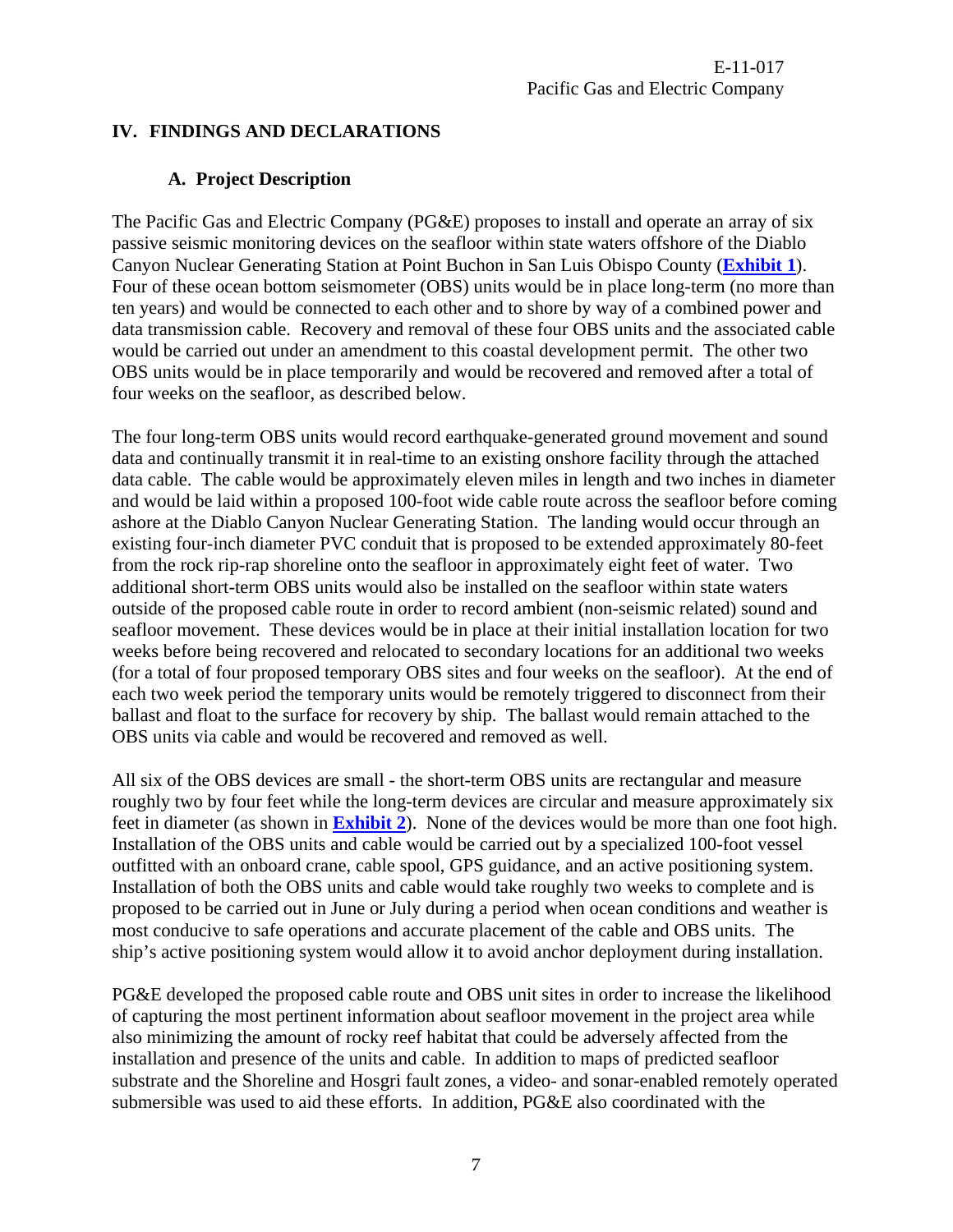E-11-017 Pacific Gas and Electric Company

California Department of Fish and Game to minimize the placement of materials within the Point Buchon State Marine Reserve. Nevertheless, approximately 0.5 miles of the cable is proposed to be installed within the State Marine Reserve and one mile of cable would be installed within rocky reef habitat – based on the location of the centerline of the proposed cable route. All of the proposed OBS unit sites are within areas of soft substrate.

#### **B. Other Agency Approvals**

#### California State Lands Commission

<span id="page-7-0"></span>The California State Lands Commission (CSLC) is the lead agency under the California Environmental Quality Act (CEQA) for the proposed project. The installation and presence of the proposed cable and OBS units on the seafloor requires authorization from the CSLC. On March 29, 2012, the CSLC approved a new General Lease for the placement of the OBS units and associated cable on state sovereign lands. The lease allows PG&E to install, use, and maintain the proposed seismic monitoring array and cable for ten years.

In August 2011 the CSLC published a Draft Mitigated Negative Declaration (MND) for the project. Subsequent to the release of this document, PG&E modified the proposed cable route and recovery procedure for the temporary OBS units. On March 16, 2012, CSLC released a final MND for review and consideration. On March 29, 2012, prior to considering PG&E's lease application, CSLC adopted and certified this MND.

## U.S. Army Corps of Engineers

The U.S. Army Corps of Engineers (ACOE) has regulatory authority over the proposed project under Section 10 of the Rivers and Harbors Act of 1899 (*33 U.S.C. 1344*) and Section 404 of the Clean Water Act. Section 10 of the Rivers and Harbors Act regulates the diking, filling and placement of structures in navigable waterways. Section 404 of the Clean Water Act regulates fill or discharge of materials into waters and ocean waters.

For the subject project, ACOE is considering the issuance of a Nationwide Permit 5 for installation of scientific measuring devices. PG&E submitted an application to ACOE for a Nationwide Permit 5 on July 6, 2011. Pursuant to Section 307(c)(3)(A) of the Coastal Zone Management Act (CZMA), any applicant for a required federal permit to conduct an activity affecting any land or water use or natural resource in the coastal zone must obtain the Coastal Commission's concurrence in a certification to the permitting agency that the project will be conducted consistent with California's approved coastal management program. The subject coastal development permit (E-11-017) will serve as Commission review of the project under the CZMA. Should the Commission approve the coastal development permit for the proposed project, ACOE would then be able to issue its Nationwide Permit 5 to PG&E.

#### California Department of Fish and Game

The majority of the proposed cable route and four of the eight proposed OBS unit installation sites would be within areas designated as either a State Marine Reserve or State Marine Conservation Area. Public Resources Code section 36710 lists the restrictions applied to State Marine Reserves and State Marine Conservation Areas and states that the California Fish and Game Commission may permit research activities that would result in the "take" of marine life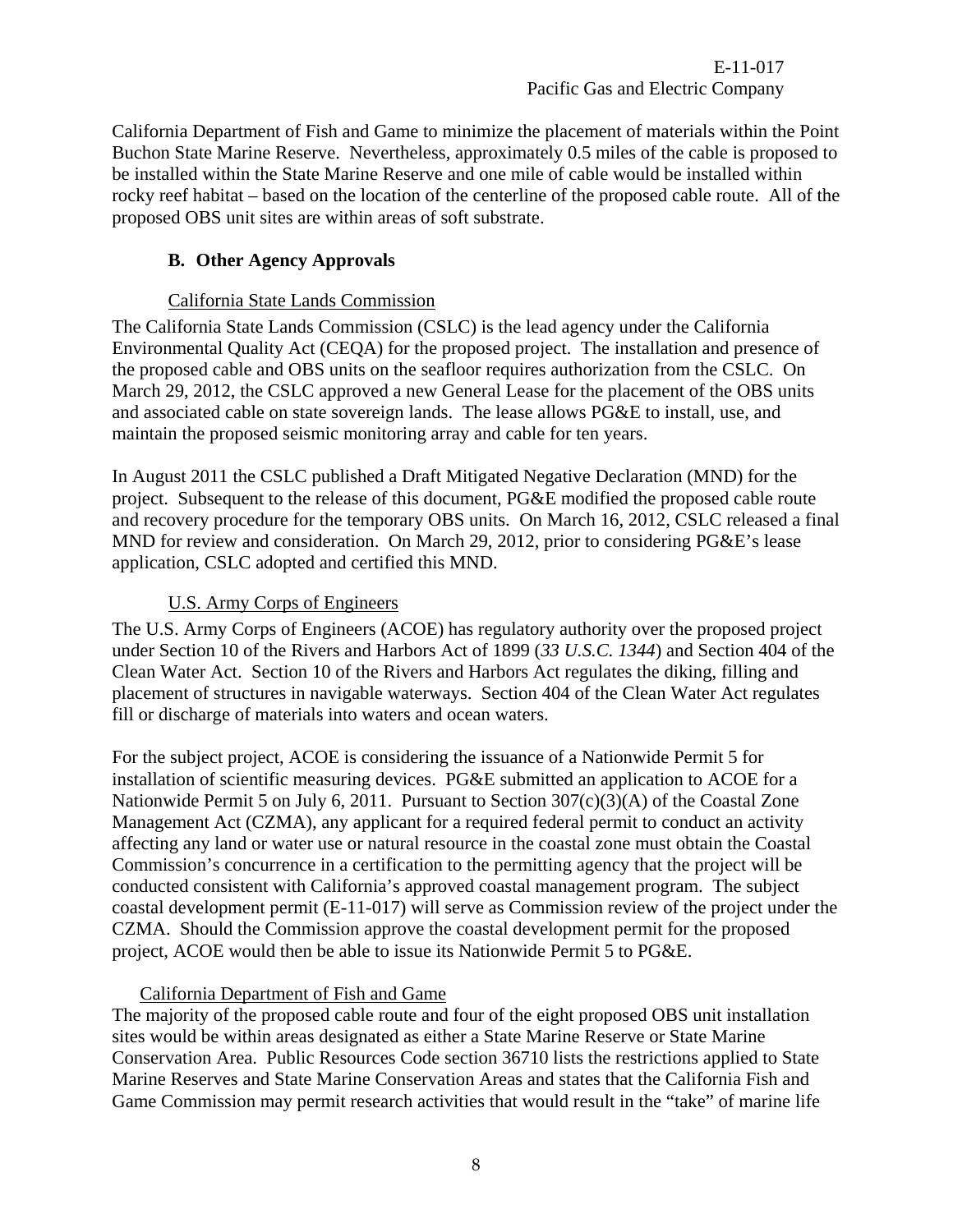within both types of marine protected area. One of PG&E's consultants on this project, Tenera Environmental, has submitted requests to the California Department of Fish and Game for amendments to its existing Scientific Collecting Permits as a means of authorizing the installation and presence of the project cable and OBS units in the Point Buchon State Marine Reserve and Point Buchon State Marine Conservation Area.

The California Department of Fish and Game anticipates reaching a decision on the Scientific Collection Permit amendment requests during the fist week of April 2012.

# **C. Dredging and Placement of Fill in Coastal Waters**

<span id="page-8-0"></span>Coastal Act section 30233(a) states in part:

*The diking, filling, or dredging of open coastal waters, wetlands, estuaries, and lakes shall be permitted in accordance with other applicable provisions of this division where there is no feasible less environmentally damaging alternative, and where feasible mitigation measures have been provided to minimize adverse environmental effects, and shall be limited to the following:* 

- *(1) New or expanded port, energy, and coastal-dependent industrial facilities, including commercial fishing facilities.*
- *(2) Maintaining existing, or restoring previously dredged depths on existing navigational channels, turning basins, vessel berthing and mooring areas, and boat launching ramps.*
- *(3) In open coastal waters, other than wetlands, including streams, estuaries, and lakes, new or expanded boating facilities and the placement of structural pilings for public recreational piers that provide public access and recreational opportunities.*
- *(4) Incidental public service purposes, including but not limited to, burying cables and pipes or inspection of piers and maintenance of existing intake and outfall lines.*
- *(5) Mineral extraction, including sand for restoring beaches, except in environmentally sensitive areas.*
- *(6) Restoration purposes.*
- *(7) Nature study, aquaculture, or similar resource dependent activities.*

The proposed installation of an 11-mile long cable, six OBS units, and roughly 78-feet of fourinch diameter PVC conduit on the seafloor constitutes the placement of fill in open coastal waters. Coastal Act Section 30233(a) restricts the Coastal Commission from authorizing a project that includes fill of open coastal waters unless it meets three tests. The first test requires that the proposed activity must fit into one of seven categories of uses enumerated in Coastal Act Section 30233(a). The second test requires that there be no feasible less environmentally damaging alternative. The third and last test mandates that feasible mitigation measures be provided to minimize the project's adverse environmental effects.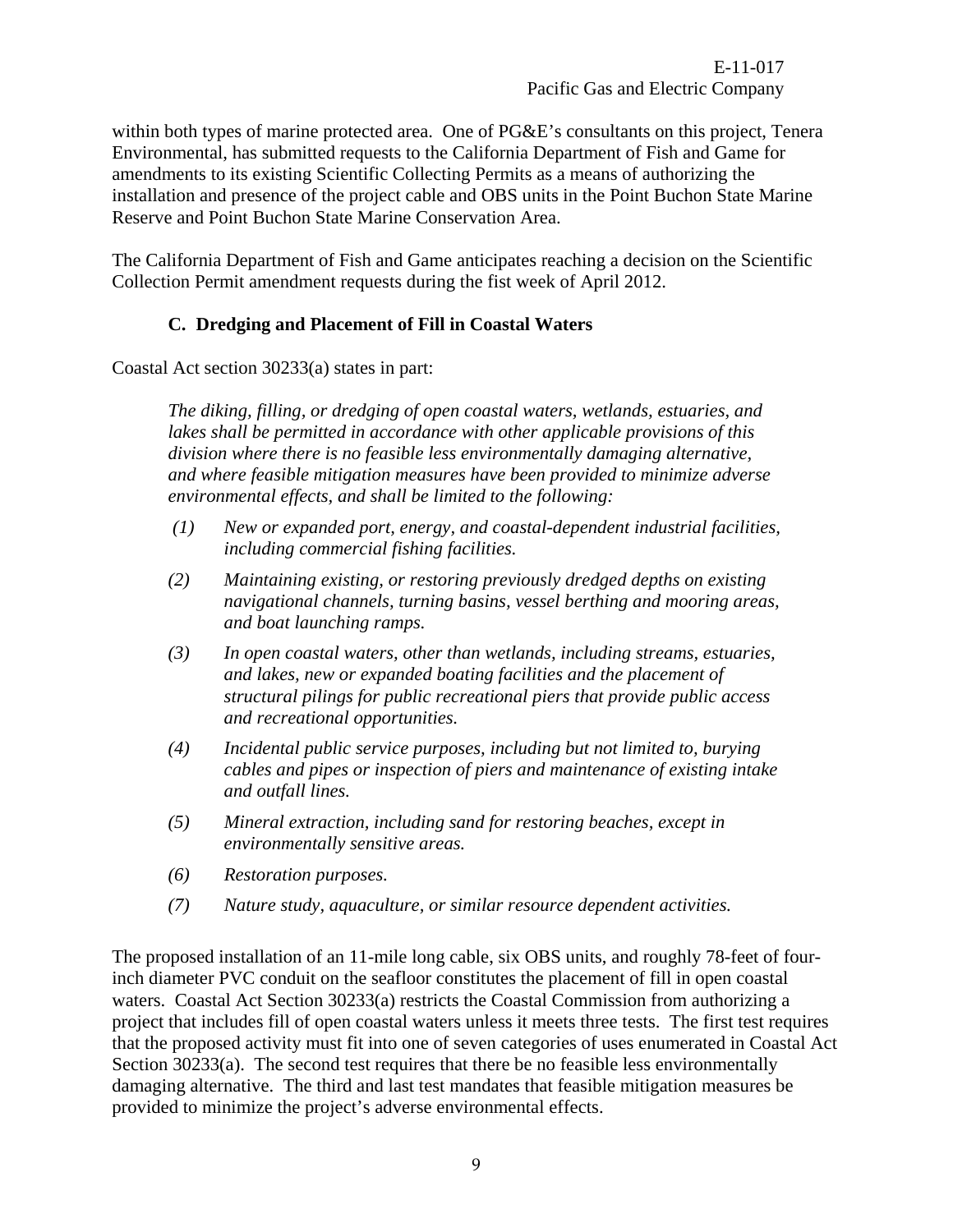# Allowable Use Test

One of the seven allowable uses of fill under 30233(a) is "incidental public service purposes." To qualify as an incidental public service purpose, the fill of coastal waters being undertaken must demonstrate that: (a) it provides a "public service" insofar as it confers benefits to the public, either at large, or to those served by the public entity; and (b) is "incidental," within the meaning of that term as it is used in the Coastal Act (i.e. is ancillary and appurtenant to an existing public service purpose).

The proposed project would confer benefits to the public by: (1) aiding in the assessment of the Diablo Canyon Nuclear Generating Station's vulnerability to seismic events in order to inform future decision making regarding continued operations, upgrade/retrofit planning, and hazard response; (2) enhancing scientific understanding of earthquake characteristics (such as frequency and magnitude) in the project area – which would benefit emergency response planning in local and regional areas; and (3) supplementing the statewide earthquake monitoring system and facilitating early response to seismic events. Specifically, the proposed OBS units and associated cable are proposed by PG&E as a means of gathering data to aid in the assessment of the Diablo Canyon Nuclear Generating Station's vulnerability to seismic events. The accurate, real-time data to be gathered would be shared with the public, universities, and agencies through the U.S. Geological Service (USGS) and would help the scientific community better understand the characteristics of earthquakes in the vicinity of the Diablo Canyon Nuclear Generating Station. In addition, because the proposed seismic monitoring array would be connected to the statewide USGS earthquake monitoring system, the project would also be useful in emergency preparedness for the public by facilitating early warning and response to seismic events.

The proposed project is incidental to an existing public service purpose because it is being proposed in support of the Diablo Canyon Nuclear Generating Station, an existing power plant that services the public throughout central California. The project would support this power plant by informing ongoing discussions regarding the seismic safety of the plant, its continuing operations, and the need for upgrades or retrofits.

The Commission thus finds that the proposed project meets the allowable use test of Coastal Act Section 30233(a).

## Alternatives

The Commission must further find that there is no feasible less environmentally damaging alternative to the proposed placement of fill in open coastal waters. No known project alternatives would meet the objective of the proposed project – to gather long-term high resolution seismic activity and ground movement data on offshore fault zones in the project area – without the placement of at least some fill material in open coastal waters. While options that would not include fill were considered, such as the exclusive use of shore-based seismic monitoring arrays and/or ship-based seismic surveys, PG&E determined that shore-based seismic monitoring arrays would not be able to provide data at the desired resolution and sensitivity and ship-based seismic surveys would provide only short-term or "snapshot" datasets.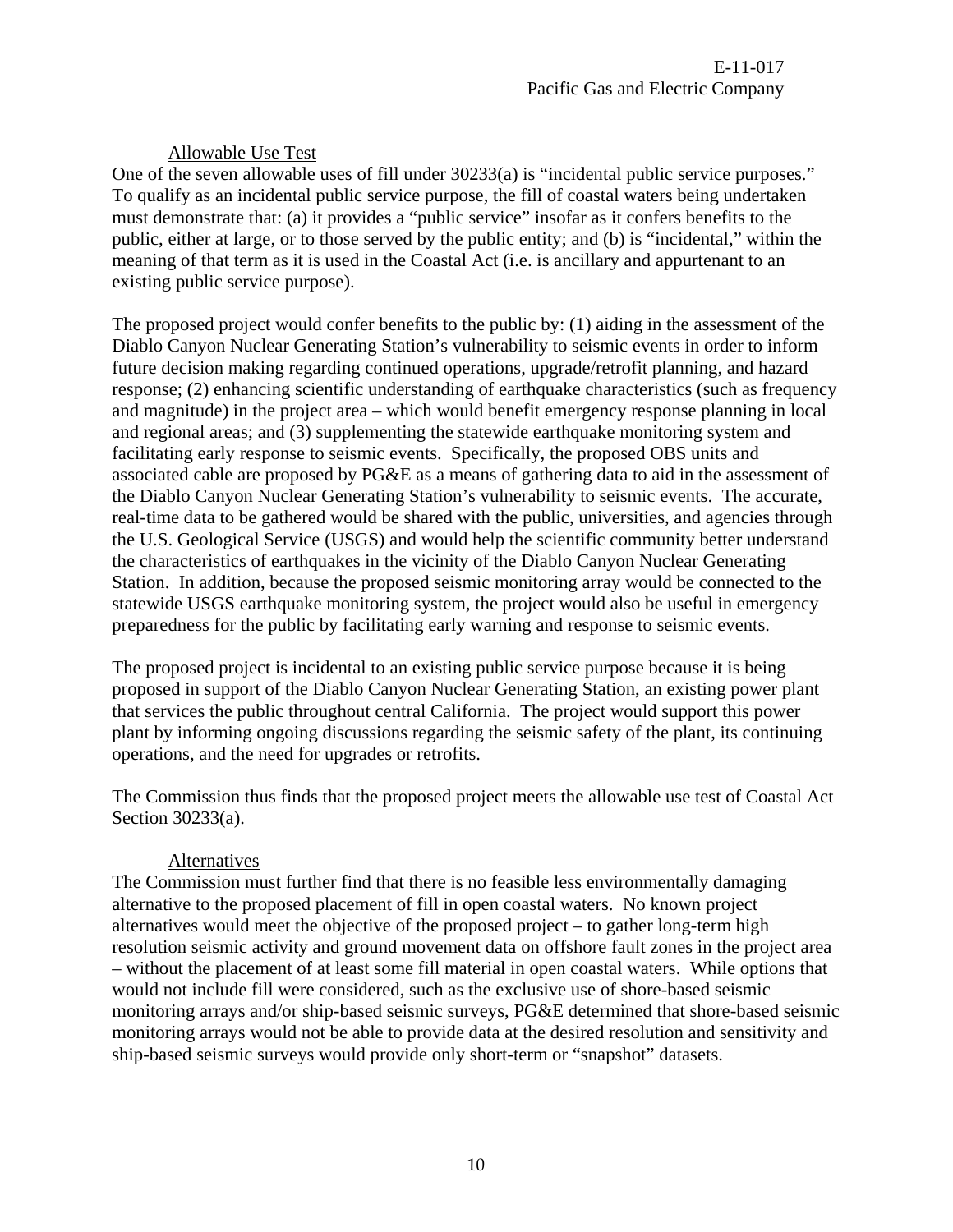PG&E therefore evaluated several project alternatives that would involve less fill, including the sole use of un-cabled temporary OBS units in order to avoid the 11-mile long submarine cable; alternative retrieval techniques for the temporary OBS units that would not require the permanent abandonment of ballast systems on the seafloor; and alternative cable route and OBS unit site configurations that would require different cable lengths and amounts of fill.

Although elimination of the cable portion of the project would reduce the amount of proposed fill and associated seafloor disturbance, based on PG&E's review, it would not be feasible to substitute an array of temporary OBS units that could be periodically deployed and retrieved (to recover data) for the proposed long-term OBS units and attached cable. Specifically, PG&E states in a letter to the Commission staff dated August 25, 2011, that:

*The science goal of the OBS system is to improve knowledge on the locations of offshore earthquakes to improve the understanding of the Hosgri and Shoreline fault zones. The technical goal is to have a robust offshore seismic system that operates continuously, provides earthquake data in real-time for rapid analyses, and allows for communication with the instruments for system checks.* 

*The cabled system will simultaneously record earthquakes along with the PG&E and United States Geological Service onshore seismic networks, creating one, seamless network. The four long-term OBS locations will improve the overall network coverage, resulting in a lower magnitude threshold in the offshore region (i.e. smaller magnitude earthquakes will be recorded), improved accuracy of locating earthquakes, and the acquisition of on-scale waveforms (no data clipping) for larger earthquakes.* 

*Temporary OBS units are powered by batteries that last up to approximately 6 months, while the cabled OBS system is powered continuously from a permanent onshore source. The temporary units trigger independently, not as a network, which can result in fewer earthquakes being recorded (higher magnitude threshold). Generally the data from the temporary units are retrieved when the batteries need to be replaced, which can be affected by weather. Data transfer from the long-term OBS units to the onshore data collection center is continuous and is not affected by bad weather.* 

At the request of the Commission staff, PG&E also considered an alternative recovery method for the proposed temporary OBS units that would eliminate the proposed permanent placement of fill on the seafloor. The temporary OBS units are designed to be positively buoyant so that they can be recovered by remotely activating a ballast release – thus causing them to float to the surface. PG&E had initially proposed to have the units abandon their ballast material on the seafloor during this process. Upon review of alternative recovery methods, PG&E determined that it would be feasible to modify the proposed recovery method. This modification would allow each OBS unit to remain tethered to its ballast with a line or cable after it floated to the surface so that both the OBS unit and ballast could be recovered. This alternative would eliminate any long-term adverse effects resulting from permanent abandonment of ballast materials on the seafloor and was incorporated into the proposed project.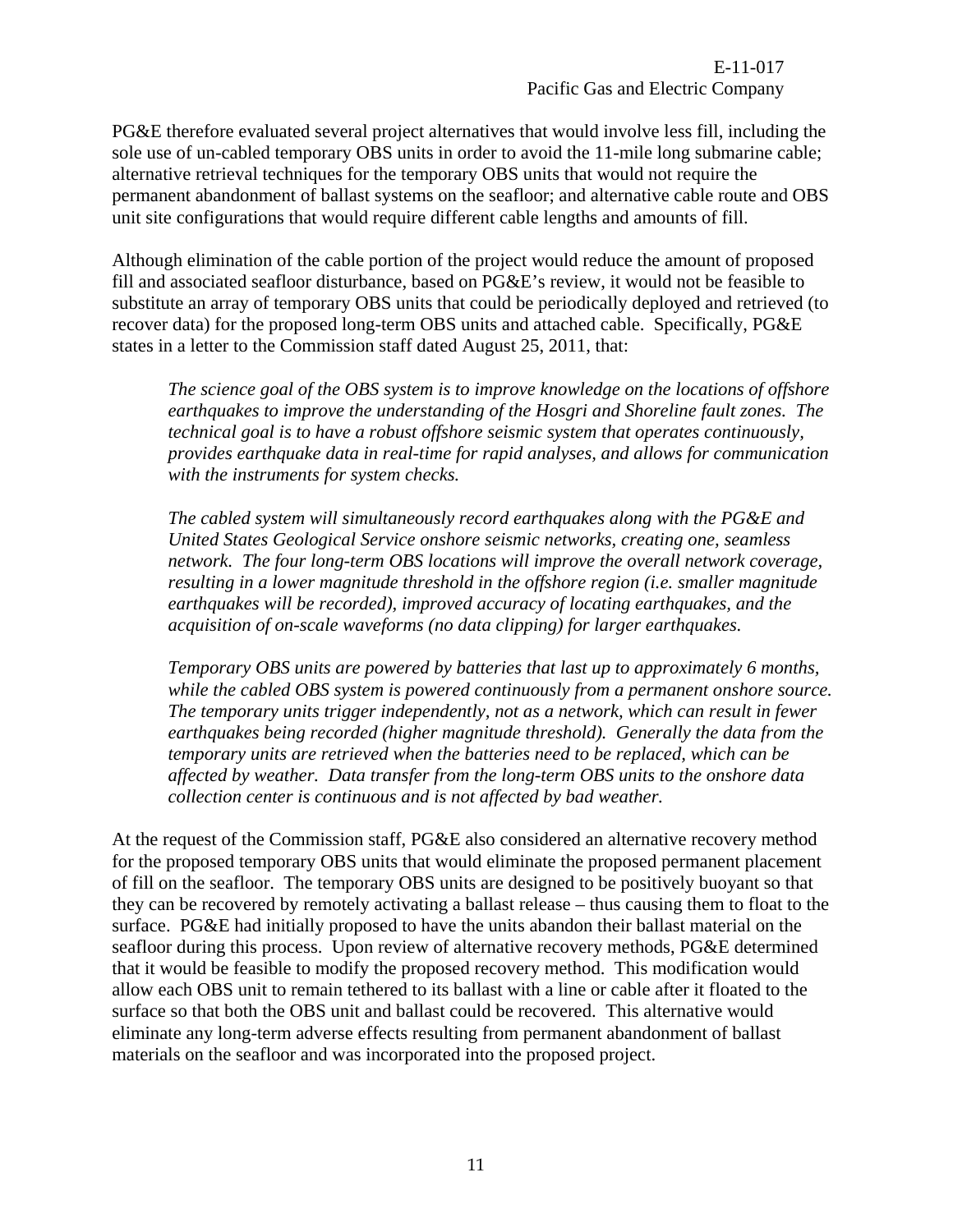E-11-017 Pacific Gas and Electric Company

During the development of the proposed project, PG&E also evaluated several cable route and OBS unit configuration alternatives that would require the placement of less fill materials on the seafloor. The final proposed configuration was selected by PG&E based on four criteria: (1) the optimum locations for seismic monitoring devices to record earthquakes on the Hosgri and Shoreline fault zones; (2) minimization of material placed within the Point Buchon State Marine Reserve; (3) minimization of the amount of rocky substrate within the cable route and OBS unit sites; and (4) use of the Diablo Canyon Nuclear Generating Station intake embayment as a starting location. Under the limitations imposed by these criteria, the Commission finds that the proposed cable route and OBS unit configuration is the least environmentally damaging feasible alternative, and therefore meets the second test of Coastal Act Section 30233(a).

#### Mitigation

The final requirement of Coastal Act Section 30233(a) is that filling of coastal waters may be permitted if feasible mitigation measures have been provided to minimize any adverse environmental effects associated with that fill. In other sections of this report, the Commission has identified feasible mitigation measures that will minimize the adverse environmental effects of the fill associated with the proposed PG&E seismic activity monitoring array. For example, the section below includes a discussion regarding adverse impacts associated with the placement of the proposed cable within hard substrate habitat areas and PG&E's offer to compensate for these impacts through a contribution of \$33,600 to the California Lost Fishing Gear Recovery Project, as described and memorialized in **[Special Condition 4](#page-4-1)**. With the imposition of the conditions of this permit, and implementation by PG&E of the recommended and applicant proposed mitigation measures described in the project MND, the Commission finds that the third test of Coastal Act Section 30233(a) has been met.

#### **D. Marine Resources**

<span id="page-11-0"></span>Coastal Act section 30230 states:

*Marine resources shall be maintained, enhanced, and where feasible, restored. Special protection shall be given to areas and species of special biological or economic significance. Uses of the marine environment shall be carried out in a manner that will sustain the biological productivity of coastal waters and that will maintain healthy populations of all species of marine organisms adequate for long-term commercial, recreational, scientific, and educational purposes.* 

#### Coastal Act section 30231 states:

*The biological productivity and the quality of coastal waters, streams, wetlands, estuaries, and lakes appropriate to maintain optimum populations of marine organisms and for the protection of human health shall be maintained and, where feasible, restored through, among other means, minimizing adverse effects of waste water discharges and entrainment, controlling runoff, preventing depletion of ground water supplies and substantial interference with surface water flow, encouraging waste water reclamation, maintaining natural vegetation buffer areas that protect riparian habitats, and minimizing alteration of natural streams.*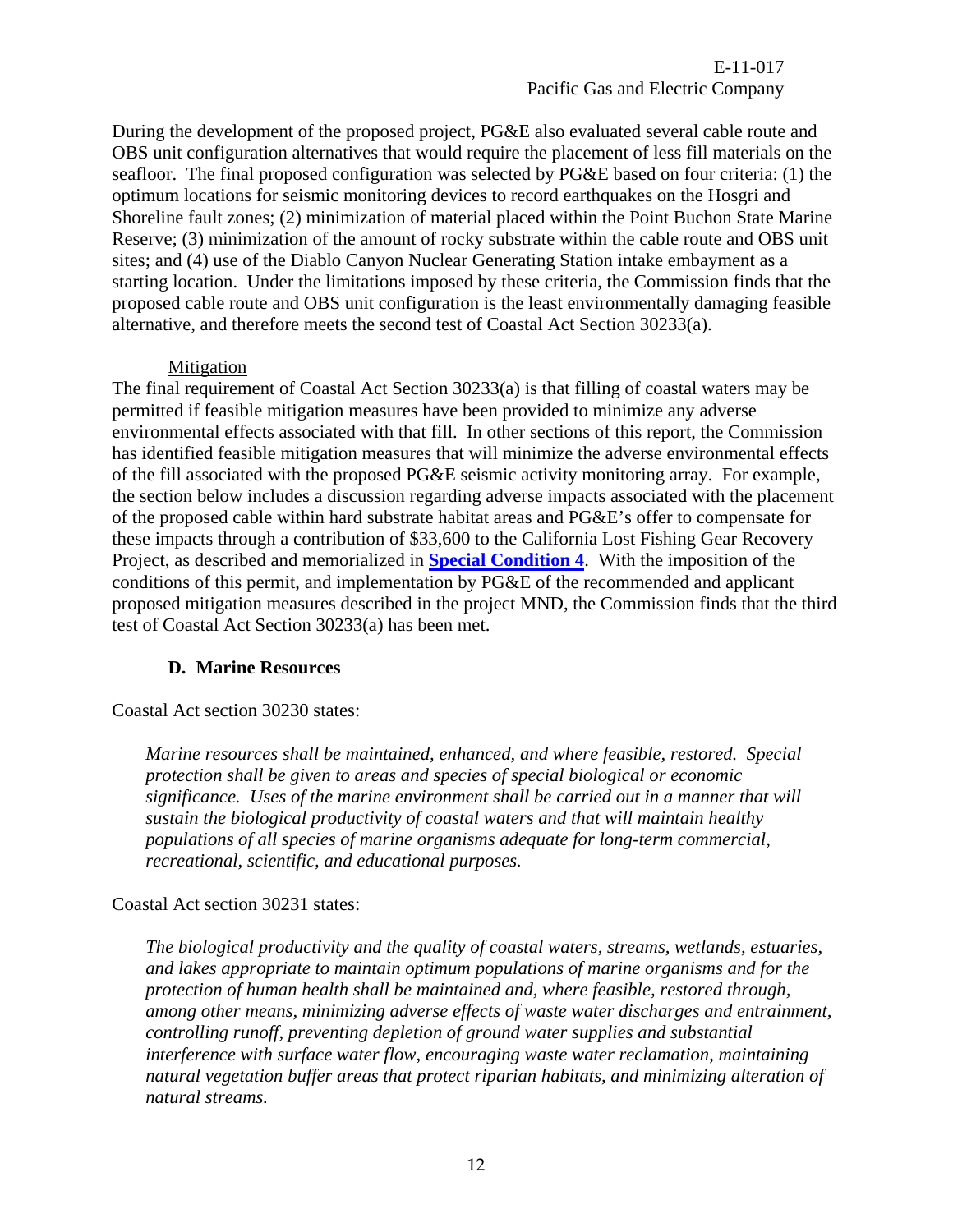#### Potential Marine Mammal and Sea Turtle Impacts

There are three potential types of impacts to whales and other marine wildlife due to the proposed project: entanglement with the project cable, entanglement with "ghost nets" or abandoned fishing gear that may collect on the project cable or OBS units, and collision with project vessels.

#### Wildlife Entanglement with the Project Cable

 $\overline{a}$ 

Marine wildlife present in the project area may become entangled in unburied or insufficiently buried cable or in cable suspended between high-relief seafloor features. PG&E expects that once installed, most of the project cable will naturally sink into the soft sediment on the seafloor.<sup>[1](#page-12-0)</sup> However, approximately nine percent of the total cable distance (approximately one mile) would be within areas of hard substrate where the cable would remain exposed on the seafloor. In addition, the proposed cable route includes several areas with high-relief rock outcroppings.

To date, whale entanglement with fiber optic cables of a similar diameter and material as the project cable has not been reported offshore California. However, a worldwide review of submarine cables carried out by Heezen (1957) documents a variety of recorded incidents of whale entanglement.<sup>[2](#page-12-1)</sup> Most of the incidents evaluated by Heezen involved cases of deep-diving, bottom-feeding sperm whales that, he postulated, became entangled "…while swimming along in search of food, with their lower jaw skimming through the upper layer of sediment. It may also be that the whales attacked the cable mistaking it for prey." The report documented fourteen instances of whales entangled in submarine cables that led to death. All whales positively identified were sperm whales, with possible entanglements of baleen (*e.g.,* gray) whales in shallower water also described along with one humpback whale reported entangled in Alaskan waters.

Very little subsequent analysis of entanglement risk with modern submarine cables has been carried out to place the Heezen (1957) study in a more current context. However, a recent evaluation of global cable fault databases by Wood and Carter (2008) suggests an absence of whale entanglements in seafloor cables installed after 1959. Wood and Carter propose that modern cable materials – coaxial and fiber optics – as well as advances in cable design, marine surveying, and installation techniques have contributed to reduce the entanglement risk of cables. The key changes discussed by Wood and Carter include: 1) development of torque-balanced cables that are less prone to self-coiling; 2) laying armored cables under slight tension to minimize suspensions and loops, and laying low-torque, non-armored cables with minimum

<span id="page-12-0"></span> $<sup>1</sup>$  A study carried out by Kogan et al. (2006) offshore of northern California on a cable with similar characteristics as</sup> the proposed cable provides support for the assumption that self burial would occur. Kogan et al. found cable selfburial to average depths of four inches occurred in many soft substrate areas, especially in the depth range included in PG&E's proposed cable route.

<span id="page-12-1"></span> $2$ At the time of the study, there were nearly a half-million miles of cable laid on the sea floor in various parts of the world (Heezen 1957). By 1928, 21 separate cables crossed the Atlantic to Canada and the United States. 658,375 km of fiber optic cable was expected to be installed and operational by the year 2003 (Rampal 1998). That figure equates roughly to an additional 514,050 miles of cable in the marine environment, making a total of more than 1 million miles of cable in the marine environment, not including that which was installed between 1957 and the advent of fiber optic cable installation, and any of which may have been removed since then.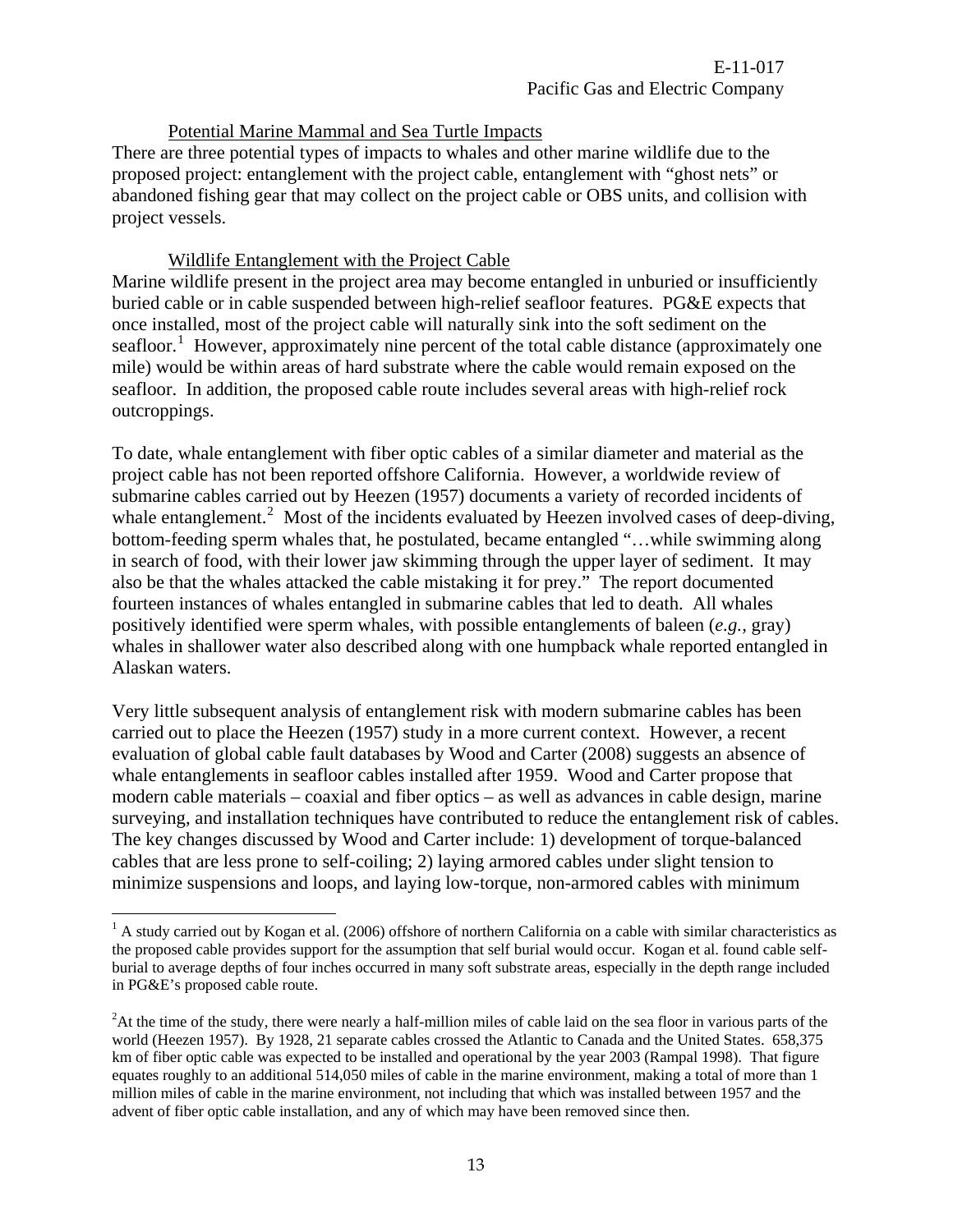E-11-017 Pacific Gas and Electric Company

slack to follow the seabed topography; 3) avoidance of rough topography where suspensions may develop; 4) burial of cables below the seabed on the continental shelf and upper slope to protect against shipping and fishing activities; and 5) use of fault repair procedures that reduce cable slack. Additional factors that are likely to affect entanglement risk also include: the amount of time the cable is in place; the length and depth range of the cable route; the burial depth; presence of suspended sections; and the relative tautness of unburied cables (more specifically, shallow, unburied, looped or suspended cables pose more of a hazard than deeply buried cables).

As shown by Heezen (1957), the other important consideration is the type of marine wildlife present along the cable route. Of the whale species (*i.e.,* gray, humpback, blue, fin, sei, sperm) that are known to inhabit or migrate past the project area, two species - the California gray whale (*Eschrichtius robustus*) and sperm whale (*Physeter macrocephalus*) - have the potential to become entangled due to, respectively, bottom-feeding behavior or deep-diving behavior. Cable entanglement with other marine mammals such as pinnipeds (*e.g.,* sea lions, harbor seals) and fissipeds (*e.g.,* sea otters), or with sea turtles, is not expected to occur because these animals do not exhibit similar diving and/or feeding behaviors in bottom sediments.

Approximately 20,000 gray whales migrate through California waters each year between the Gulf of Alaska and breeding lagoons in Baja California. Due to their abundance off the Pacific coast, their tendency to hug the shoreline during migration, and their bottom feeding patterns, gray whales may face the highest risk of entanglement with exposed submarine cables. The majority of southbound (November to January) gray whales migrate within 2 nautical miles of shore, while the northbound migration occurs much closer to shore, with mother and calves reported within kelp beds and sometimes only yards from the shoreline. These distances, however, vary seasonally over time, particularly due to the deterring presence of boat traffic. The number of migrating gray whales recorded at long-term monitoring stations along the central coast of California suggests that a significant proportion of the total population crosses the project area during the southbound and northbound migrations.

Gray whales usually feed nearshore in soft-bottom sediments, and also typically feed opportunistically during migration. Gray whale seafloor foraging methods include diving, rolling onto one side on the seafloor, and sucking up sediments that can be filtered by the whale with its baleen. Sea floor gouges approximately 15 centimeters deep created by migrating gray whales offshore of Northern California have been recorded, suggesting that migrating gray whales interact with the muddy part of the central marine shelf at 60-120 meter water depths (Cacchione et al, 1987). The majority of the proposed project cable would be installed within this depth range.

Compared to gray whales, sperm whales are much less abundant off the coast of California, numbering approximately 1,200 individuals in an abundance estimate carried out from 1996- 2001. Sperm whales typically inhabit deep open waters, and are the deepest and longest diving of all cetaceans. Sperm whales regularly dive to water depths between 200 and 1,000 meters and are typically most abundant in areas of with depths greater than 300 meters. Sperm whales are the only species confirmed to have been entangled in a submarine cable and their deep diving puts them at risk of entanglement with exposed or suspended cables. According to the National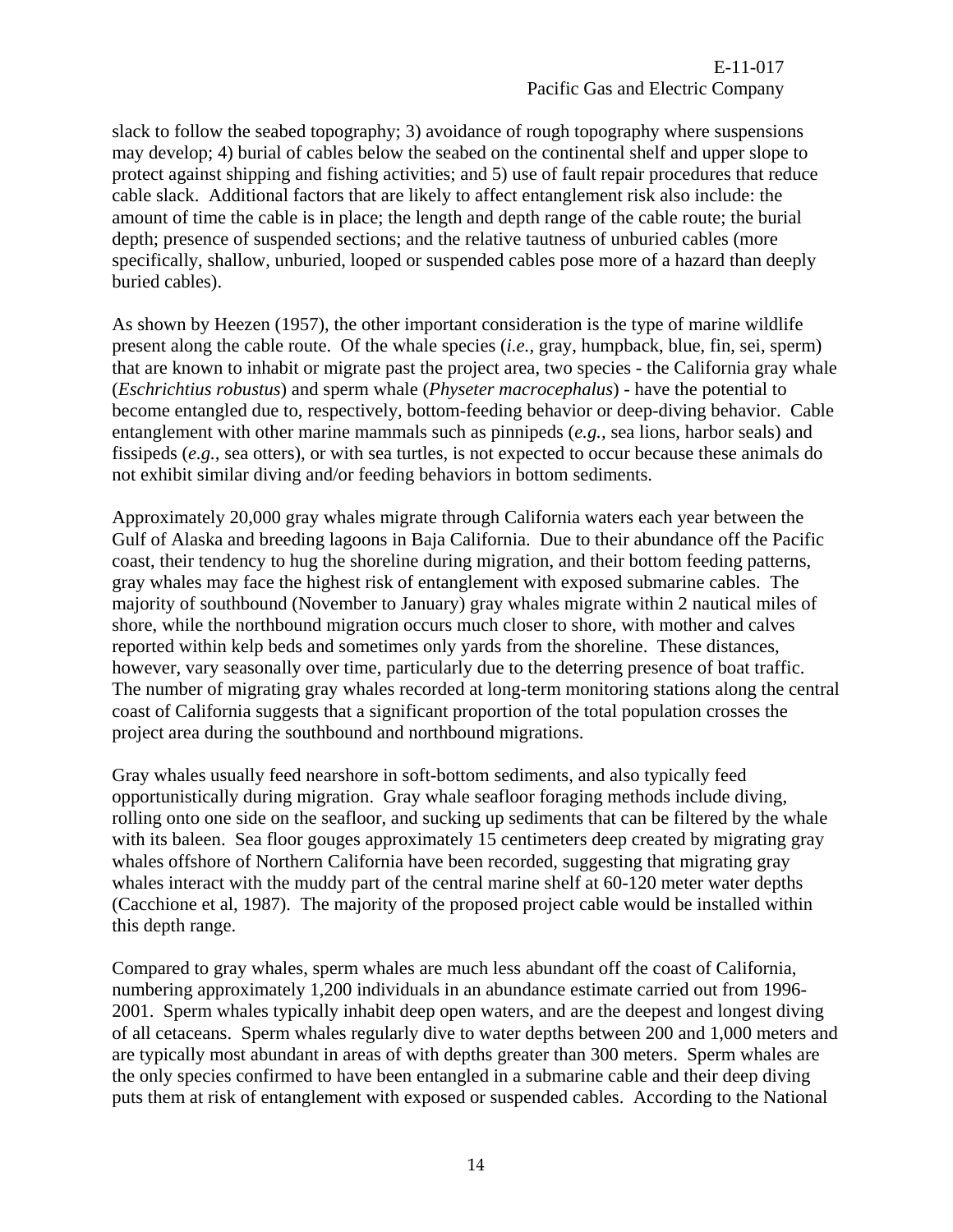Marine Fisheries Service Office of Protected Resources, sperm whales are found year-round in California waters, but are most abundant off the central California coast from April through mid-June and from the end of August through mid-November (Rice 1988). In addition, unlike gray whales, sperm whales do not bottom feed; instead, they feed primarily on squid and octopi found in the water column.

Given the known historical occurrences of entanglements in submarine cables as well as the diving depth ranges of both gray whales and sperm whales, and the bottom-foraging behavior of gray whales, both species are at risk of entanglement in shallow or unburied sections of the project cable. However, several characteristics of the proposed project would suggest that this risk is small. Foremost of these characteristics is that once installed, the project cable is anticipated to sink into the soft sediment seafloor along all but one mile of the proposed route. In addition, the proposed cable would be in place for no more than ten years and modern cable materials and installation techniques are expected to limit areas of loose cable, loops, and cable suspensions, which could pose particular hazards to whales. Cable suspensions would also be minimized because the proposed cable route has been selected to avoid most high-relief seafloor features in the project area that would bring the cable off of the seafloor. Finally, **[Special](#page-4-2)  [Condition 5](#page-4-2)** has been added to require those mitigation measures included in the project MND (described in **[Exhibit 4](#page-35-0)**) concerning marine biological resources to be incorporated into the proposed project. Among these measures are several that would help reduce potential entanglement risk to marine wildlife during and after project installation. Specifically, MND mitigation measures MM BIO-2, APM-2, APM-3, APM-4, APM-7, APM-8, APM-9, and APM-10 would require: all areas of hard substrate within the cable route and OBS installation sites to be avoided to the extent feasible; cable installation to be carried out during daily hours during the months of June or July under the direction of a marine wildlife observer on the cable installation vessel; the cable route to be re-directed to avoid a known high-relief seafloor feature; a postinstallation video survey of the project cable; and the implementation of the Marine Wildlife Contingency Plan included as Appendix H to the MND.

To address potential entanglement risks to whales and other marine wildlife during the proposed removal of the seismic monitoring array at the end of the ten year monitoring period, **[Special](#page-4-0)  [Condition 3](#page-4-0)** has been included to require that within 90 days of either taking the monitoring array out of service or after the expiration or sooner termination of PG&E's California State lands Commission lease(s) or permit(s), PG&E is to apply for an amendment to this permit to remove the cable and OBS units from the ocean. Consideration of entanglement risks and other potential adverse impacts associated with removal activities would be evaluated during the review of that proposed permit amendment.

#### Entanglement with Ghost Nets and Abandoned Fishing Gear

Fishermen may snag gear or nets on cables or other equipment on the seafloor. When this occurs, fishermen generally abandon their gear or nets (creating "ghost nets"), thereby creating a risk to marine mammals and other types of marine wildlife that may become entangled in this abandoned gear. However, the majority of the proposed cable route and OBS unit installation sites would be within areas where either all fishing activities are prohibited (the Point Buchon State Marine Reserve and the Diablo Canyon Nuclear Generating Station Safety Zone) or the use of bottom contact fishing gear such as trawls and nets is prohibited (the Point Buchon State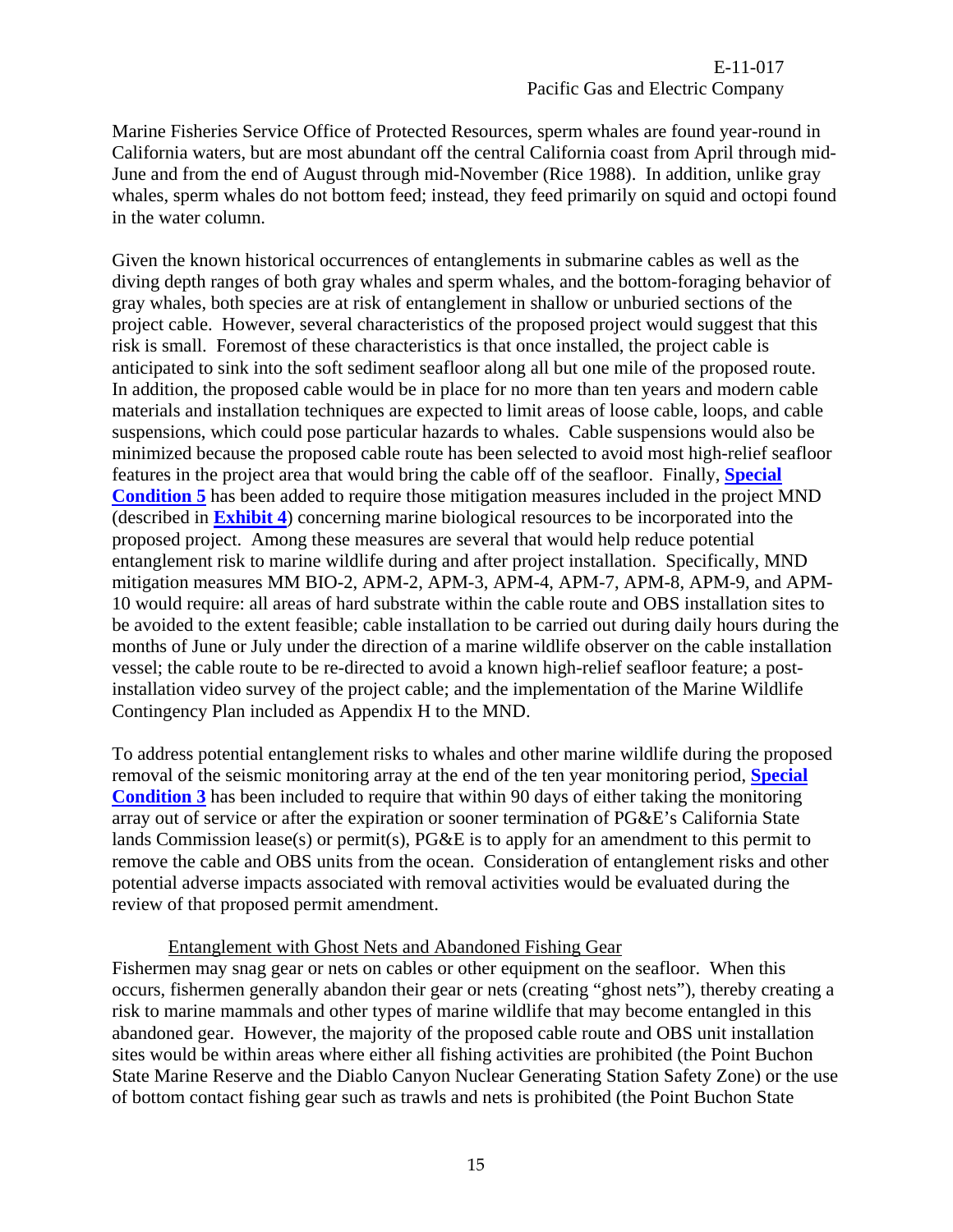Marine Conservation Area and areas with the three-mile limit of state waters). In addition, the low-relief of the proposed OBS units and the anticipated self-burial of the cable are expected to limit the possibility of fishing gear snagging on project equipment. As described in the project MND:

*The OBS locations and cable route were developed to reduce impacts to commercial fishing (i.e. OBS units and cable would be placed inside the State 3-Mile Limit to eliminate impacts to trawling operations; no buoys would be placed onto the OBS units, thus reducing potential entanglement with fixed fishing gear or vessel anchors; and all OBS units and all but 1.6 km [1.0 mi] of cable would be placed on sedimentary seafloor to reduce impacts to rocky substrate and the associated biota) while allowing for the collection of meaningful data (i.e. placing the long-term OBS units on both sides of known faults to maximize detection of earth movements).* 

#### …

*Although the OBS units would extend up to 0.3 m (1.0 ft) above the seafloor, assuming no natural burial, those units are not expected to represent a significant "snag" for recreational or commercial fishing operations. Likewise, the cable, which is expected to naturally sink into the sediment, is not expected to be a significant seafloor obstruction to recreational or commercial fishing. The sediments along the proposed alignment vary from fine, silty clays to sand and shell hash and the length of time needed for the cable to sink will vary with the sediment type and wave/current action. In areas of fine sediment, burial is expected to be immediate; however areas where the cable is laid onto coarsergrained material may take longer. PG&E will conduct a post-installation ROV survey that will document the location and condition of each of the long-term OBS units and the cable, as well as the seafloor at the temporary OBS locations. A video record and a written report on the results of that survey will be submitted to the appropriate agencies.* 

*Where the OBS cable crosses the low-relief rock habitat is within the DCPP Security Zone, which has restricted access to recreational and commercial fishing vessels. Also, with the completion of the post-installation survey of the cable and long-term OBS units, the locations of the units will be provided to the NOAA nautical chart facility for incorporation onto future nautical charts. As proposed, no significant effects of the cable within this area to ongoing and future fishing are expected.* 

In addition, the Commission includes **[Special Condition 5](#page-4-2)** to require those mitigation measures included in the project MND concerning fishing gear entanglement (described in **[Exhibit 4](#page-35-0)**) to be incorporated into this permit. These measures include several that would help reduce the potential for fishing gear to snag project equipment: MM FISH-1 and MM FISH-2. These measures would help assure that all project materials are removed at the end of the ten year project period and limit the possibility of cable or OBS unit installation occurring near fishing gear that is in place along the cable route or at a proposed OBS unit site during installation.

**Special Conditions [6,](#page-4-3) [7,](#page-4-4) and [8](#page-5-0)** have also been included to further reduce the risk of accidental entanglement of fishing gear with the project OBS units and cable by memorializing PG&E's commitments to provide advance notice of installation activities, schedules, and routes, to the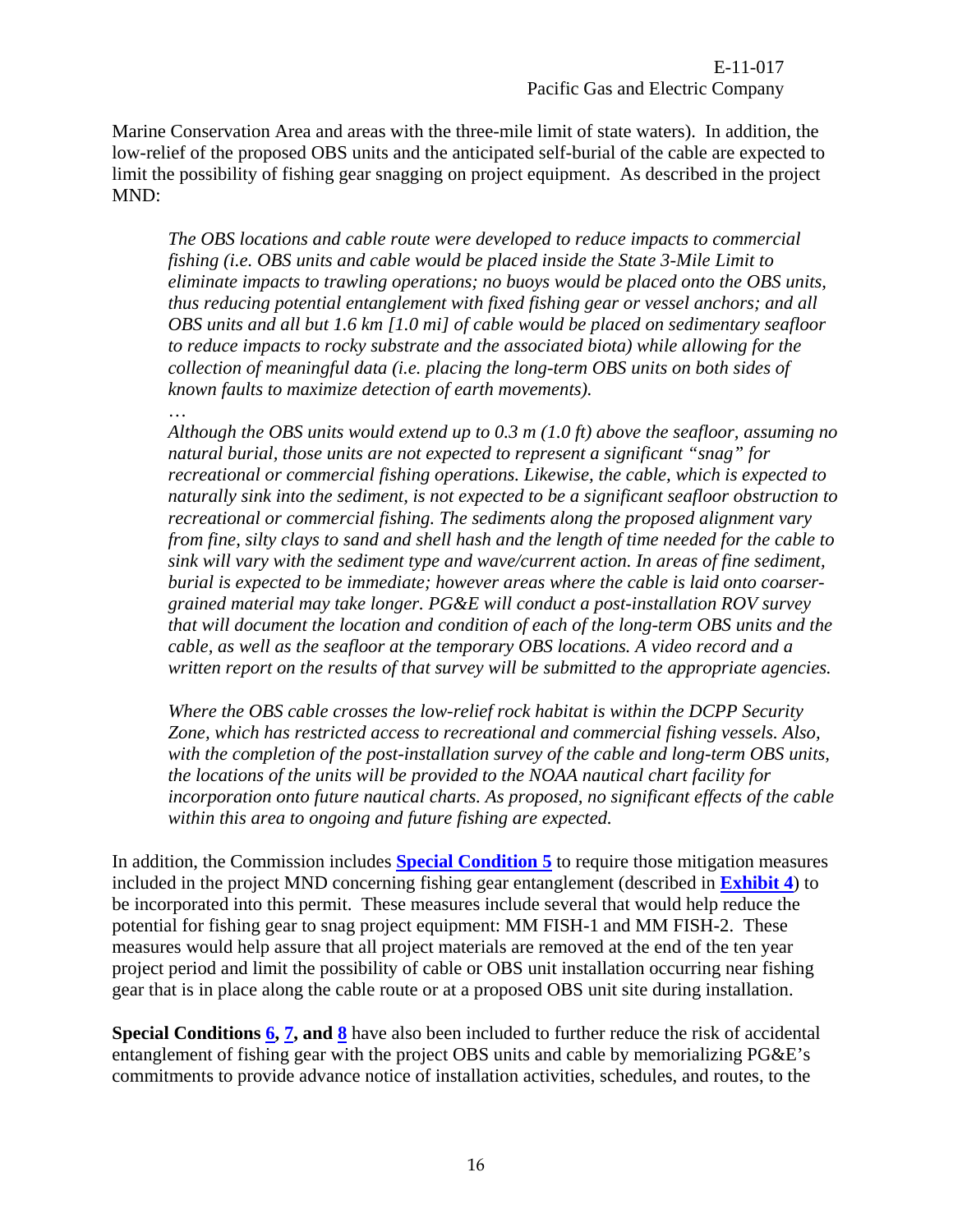fishing community and vessel operators as well as to allow nautical charts to be accurately updated to show the seismic monitoring array.

Although the entanglement of fishing gear in the proposed monitoring array is not expected to occur, to provide additional assurance that any gear that does become entangled in the array would not pose a threat to marine wildlife, **[Special Condition 9](#page-5-1)** has been added to require PG&E to use all feasible measures to retrieve any fishing gear or object that becomes entangled in the seismic monitoring array no later than six weeks after discovering or receiving notice of the incident.

#### Project Vessel Collision with Marine Wildlife

Another potential impact to marine mammals and to sea turtles is collision with project vessels during marine operations associated with the proposed project. To address this issue, the MND notes that:

*A Project-specific Marine Wildlife Contingency Plan has been prepared (see Appendix H). Among other items, that plan specifies that a qualified marine wildlife observer will be onboard the MV Michael Uhl throughout the OBS and cable installation (and recovery*) periods. The observer will be located in an area of the vessel that allows clear *views of the direction of travel during transit periods and around the vessel during OBS and cable deployment. Should an interaction with a marine mammal or turtle be imminent, the onboard observer will have the authority to curtail operations until the animal is out of the area. The onboard monitor will maintain a record of marine wildlife observations and prepare and submit a post-installation observation report to the CSLC.* 

MND mitigation measures APM-7 and APM-9 also require the use of a qualified marine wildlife observer during deployment of the OBS units and cable as well as the implementation of the Marine Wildlife Contingency Plan described above. Given the fact that installation of the proposed monitoring array would be completed in approximately two weeks and would only require the use of a single project vessel that would often be moving at low speeds, the risk of collision with marine wildlife is expected to be low. The Commission has determined in previous submarine cable installation projects that the most effective ways to prevent marine mammal or sea turtle collisions with project vessels are to monitor effectively for the presence of marine mammals or sea turtles in the project area and to time in-water activities so that they occur during daylight hours outside of known migratory seasons. To help assure that timing of installation activities is appropriate and monitoring is carried out, **[Special Condition 5](#page-4-2)** is included in the project coastal development permit. This special condition would require all the biological resource related mitigation measures included in the project MND (and shown in **[Exhibit 4](#page-35-0)**) to be incorporated into the proposed project, including APM-7 and APM-9 described above, as well as APM-2 and APM-4 which require all project installation activities to be carried out in daylight hours during the months of June or July.

## Hard Substrate Impacts

Hard substrate is exposed rocky seafloor that provides habitat for a diverse group of plants and animals. Common organisms occurring in hard substrate areas vary based on depth, substrate composition, and substrate relief height. Along much of the California coast, there is a strong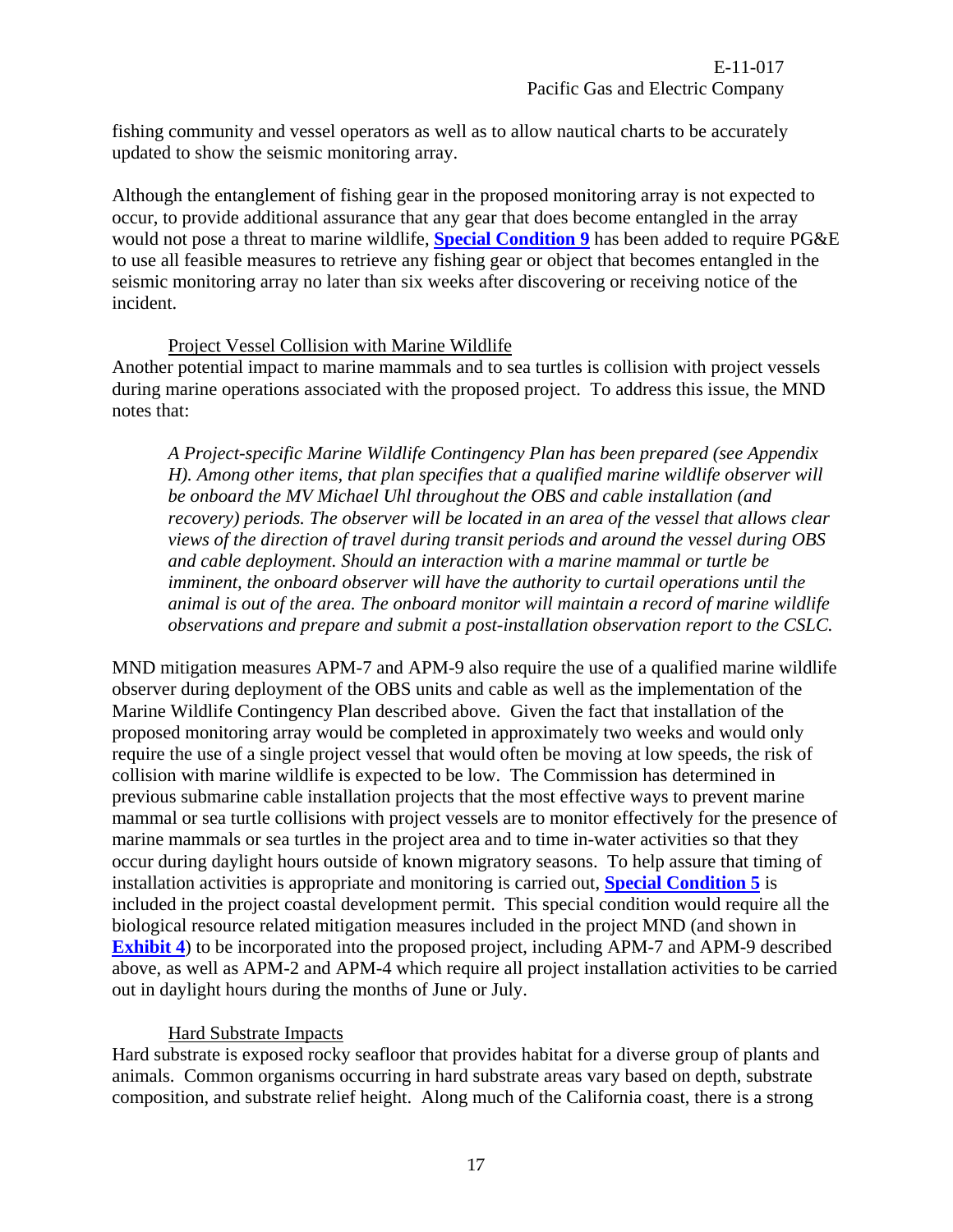positive association between the types of plant and animal communities and the depths and substrate types in which they occur.

Hard substrates, including exposed bedrock, rock outcroppings, and rock crevices, provide habitat and shelter for numerous sessile organisms, fishes, and mobile invertebrates such as lobsters and crabs. The project MND describes hard substrate along the proposed cable route as follows:

*Rocky habitat ranges from isolated boulders to low and high-relief (up to 1.5 m [4.9 ft]) high. Rocky features were most common between the 25 and 40 m (82.0 and 131.2 ft) and comprise isolated boulders up to 1.0 m (3.3 ft) high, low-relief bedrock reefs, and isolated higher-relief (up to 1.5 m [4.9 ft]) bedrock reefs. Within this depth range, sediment comprises approximately 60 percent of the seafloor habitat. Characteristic macroepibiota on the rock habitats include unidentified red algae (present to common on the tops of features at least 0.5 m (1.6 ft) high, seastars (Orthasterias sp., Mediaster sp., A. miniata, and Pisaster spp), unidentified solitary corals, gorgonians (Lophogorgia sp.) and solitary anemones (Corynactis sp., Metridium giganteus, and unidentified species). Fish were not commonly observed around the nearshore rock features, although flatfish, including sanddabs (Citharichthys spp) were common within the sedimentary habitat within this depth range.* 

In the more shallow waters of the proposed cable route where light penetration is better (less than 25 meters), algae and kelp are more abundant on exposed rocks along with, anemones, rockfish, shellfish, crabs and lobster.

Offshore of central California, hard substrate (especially high-relief substrate) and its associated biota are relatively rare, and therefore any effect to them is potentially significant. Impacts to high-relief substrate in particular are significant because: (a) deepwater reefs are relatively rare along the central and southern California coast; (b) they support a diverse assemblage of epifaunal invertebrates; (c) they attract fish as a nursery ground, food source, and as shelter; and (d) epibiota residing on rocky substrates are sensitive to mechanical disturbance and increased sediment loads.

Adverse impacts (*e.g.,* crushing, scraping, and/or displacement) to hard substrate can occur during cable installation and subsequent movement of the cable on the seafloor due to currents and wave action. In their study on the environmental impacts of a one- to three-inch submarine cable offshore of Half Moon Bay, Kogan et al. (2006) found incisions, scrapes, and vertical grooves from 2.5-inches to 17.5-inches wide in rocky substrate along the cable route. Hard substrate was altered or damaged by these scrapes and grooves and typical epifaunal organisms were absent. Placement of the project cable on rocky substrates would disrupt associated bottom communities, likely crushing and/or dislodging small, sessile or relatively sedentary invertebrates along a narrow strip. Sessile species may experience repeated, localized disturbances throughout the life of the cable if it moves due to current action.

PG&E worked with staff of the California Department of Fish and Game and California State Lands Commission to locate the proposed cable route to minimize potential adverse impacts to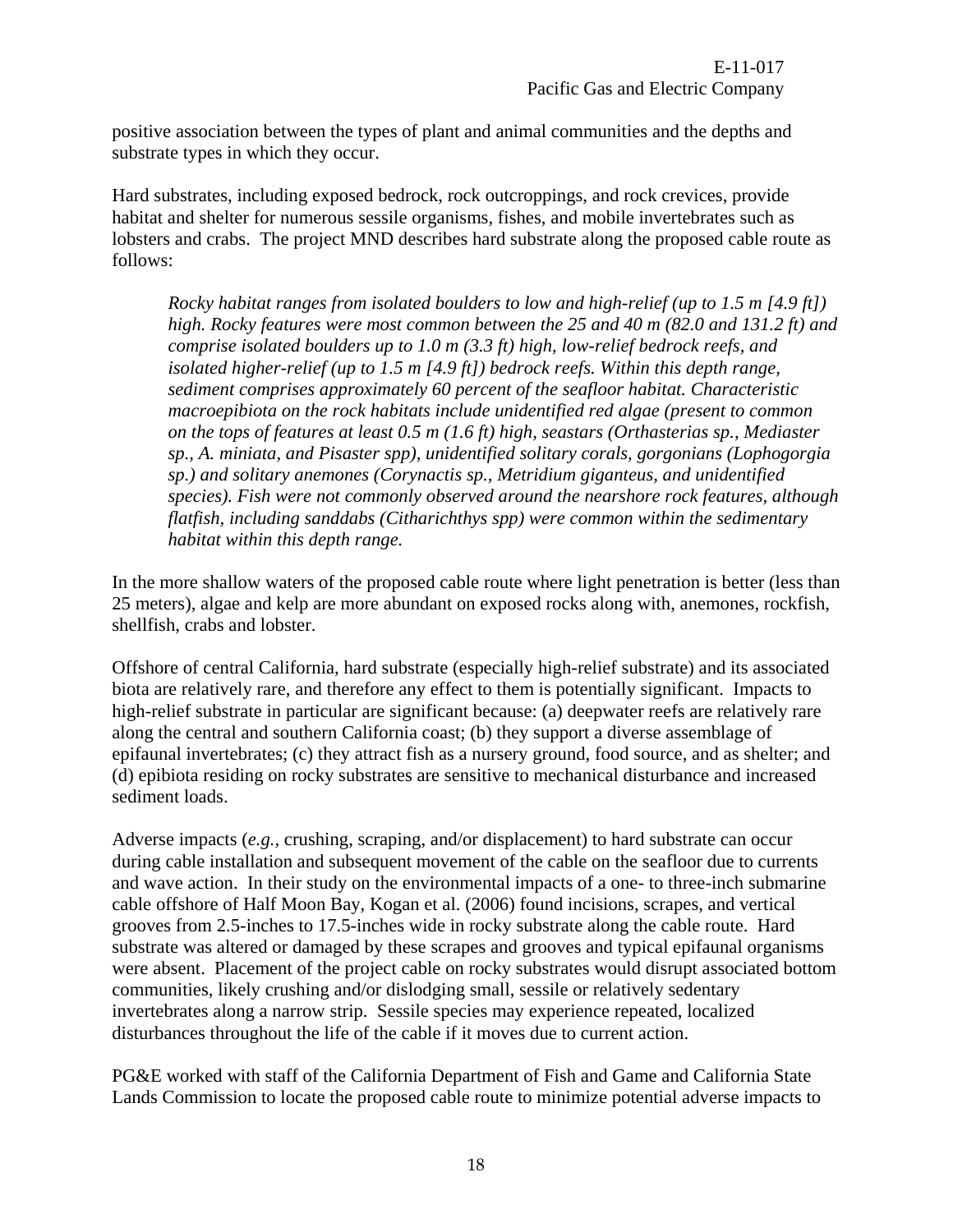hard substrate. While adjustments to the proposed route were made to avoid some rocky areas, consideration of other project constraints such as placement of the OBS units in the optimal locations for seismic monitoring, minimization of project materials within the Point Buchon State Marine Reserve, and landing the cable at the Diablo Canyon Nuclear Generating Station, mean that not all know areas of hard substrate were avoided.

Based on project specific remotely-operated vehicle surveys carried out along the proposed cable route and OBS unit sites in June and December of 2011, as well as predicted substrate maps of the project area based on previously collected multibeam side-scan sonar data, a total of approximately one mile of the eleven mile cable route would be within areas of hard substrate. Most of the hard substrate included in this estimate would be within the first several miles of the cable route, as it moves from the intake embayment of the Diablo Canyon Nuclear Generating Station to deeper offshore waters. This portion of the cable route includes both long sections of exposed bedrock and reef as well as smaller solitary rock outcroppings and boulders.

The Commission staff has calculated the hard substrate impact area by multiplying the length of cable that will be laid over hard substrate by double the cable width<sup>[3](#page-18-0)</sup> (because the cable does not necessarily stay stationary). In this case, the project MND estimates the length of cable to be laid over hard substrate to be 5,280 feet. Double the width of cable is 4 inches or 0.33 feet. The projected hard substrate impact area is thus 1,760 square feet. As described above, cable-laying activities and any ongoing movement of the cable over the life of project have the potential to damage or crush rocky substrate habitat and its associated biota within this area.

PG&E has offered to compensate for estimated project-related impacts to hard substrate and its biota by paying \$32,000 to the UC Davis Wildlife Health Center's California Lost Fishing Gear Recovery Project (Recovery Project). Started in 2005 by the SeaDoc Society, a marine ecosystem health program of the UC Davis Wildlife Health Center, the primary purpose of the Recovery Project is to remove commercial fishing gear that is accidentally lost or intentionally discarded in California's marine environment. The Commission has previously found contributions to the Recovery Project to be an acceptable form of compensation for unavoidable adverse impacts to hard substrate and the organisms it supports. Recently, in combined CDP/Consistency Certification no. E-08-021/CC-005-09, the Commission accepted AT&T's offer of \$100,000 to the Recovery Project as adequate to compensate for potential project-related impacts to 5,500 square feet of hard substrate and its biota. The 1,760 square feet of anticipated impacts to hard substrate habitats and organisms associated with this project is approximately 32% of the 5,500 square feet of impacts associated with the previous AT&T project and so the Commission believes 32% of \$100,000, or a payment of \$32,000, is reasonable here.

Derelict fishing gear is likely found in the water along the entire coast of California and is comprised of derelict nets, fishing lines, lobster traps, and crab pots that can sit on the seafloor, get caught on rocky reefs, or float in the water column. The majority of this gear does not

 $\overline{a}$ 

<span id="page-18-0"></span> $3$  Although surveys and post-installation evaluations of similar cables suggest that movement of over one foot to either side may occur in shallower waters as a result of wave action and currents (Kogan et al. 2006), based on currently available information, doubling the cable width is anticipated to provide an accurate average given that no cable movement is expected in some areas due to a lack of currents or wedging of the cable between rocks.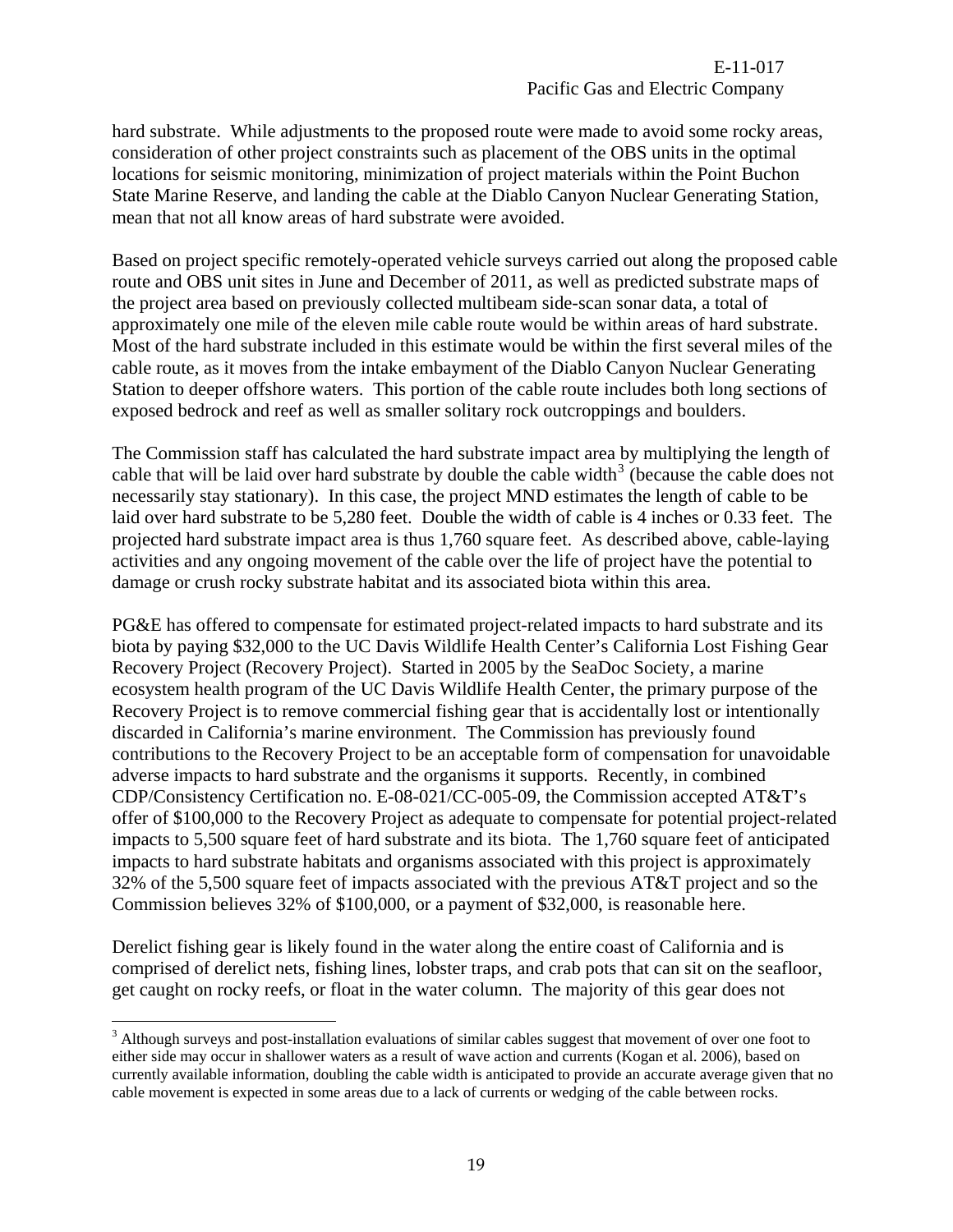E-11-017 Pacific Gas and Electric Company

decompose in water and can remain in the marine environment for years. The gear is potentially hazardous to divers and an array of wildlife including targeted fish and invertebrates, seabirds, sea turtles, sea otters, whales, and other marine mammals. Derelict fishing gear affects the marine environment in several ways: it can continue to "catch" fish and marine animals, which become enmeshed or trapped, and it can damage the habitat upon which it becomes entangled or upon which it rests. It is also a visual blight on the seafloor, diminishing the natural aesthetic quality of the seafloor and rocky habitat. Recently, the SeaDoc Society has been focusing gear recovery efforts in the newly established Marine Protected Area network in central and southern California.

Although substantial amounts of derelict fishing gear and other marine debris pollutes California's seafloor environment, these materials are not evenly distributed and may be difficult to locate simply through random searches. Accordingly, the Recovery Project maintains a database of reported and observed gear and debris that it uses to guide the siting of its efforts in order to maximize the amount of material recovered during each outing. The \$32,000 offered by PG&E is expected to provide the Recovery Project with funding for five to seven in-water work days, including vessel costs, divers, and disposal of collected derelict gear. Based on the results of recovery efforts carried out with a comparable amount of funding by the Recovery Project in 2009, this amount of in-water work time is anticipated to result in the direct removal of approximately 0.80 tons of fishing gear including five purse seine nets, a lobster trap, rope, anchors on chain and rope, and sport fishing gear (rods and monofilament line). The Recovery Project typically removes debris material that is within reef areas or could drift onto reef areas, thus protecting hard substrate habitats and organisms from further impacts from scraping, crushing, and entanglement.

In **[Special Condition 4](#page-4-1)**, the Commission is requiring PG&E, within 60 days of completing cable installation, to pay the \$32,000 mitigation fee plus a five percent administrative fee for a total of \$33,600 to the UC Davis Wildlife Center to be used to remove lost fishing gear within the central coast area. Because clean-up efforts targeting most of the know locations of existing debris have been carried out within the project area (specifically, the Point Buchon State Marine Reserve) in the past several years, it is expected that additional recovery efforts would be more effectively directed to the south or north of the project area. Attached as **[Exhibit 3](#page-29-0)** is a Draft Memorandum of Agreement ("MOA") between the Commission and the Regents of the University of California on behalf of the UC Davis Wildlife Health Center. The MOA requires the Wildlife Health Center, within 45 days of receiving the mitigation fee, to submit to the Executive Director for review and approval a spending plan. The spending plan is to include, at minimum, a description of the mitigation project and its estimated cost. In developing the spending plan, Commission staff will work with the Wildlife Health Center to see if there is an opportunity to use these funds to remove lost fishing gear from areas of hard substrate near the project area. Within one year of the Executive Director's approval of the spending plan, the Wildlife Health Center is to complete the mitigation project. Removing lost fishing gear from the marine environment, particularly gear entangled with hard substrate, will restore underwater habitat and therefore help to mitigate any lost or damaged rocky bottom areas caused by the installation and presence of the proposed cable.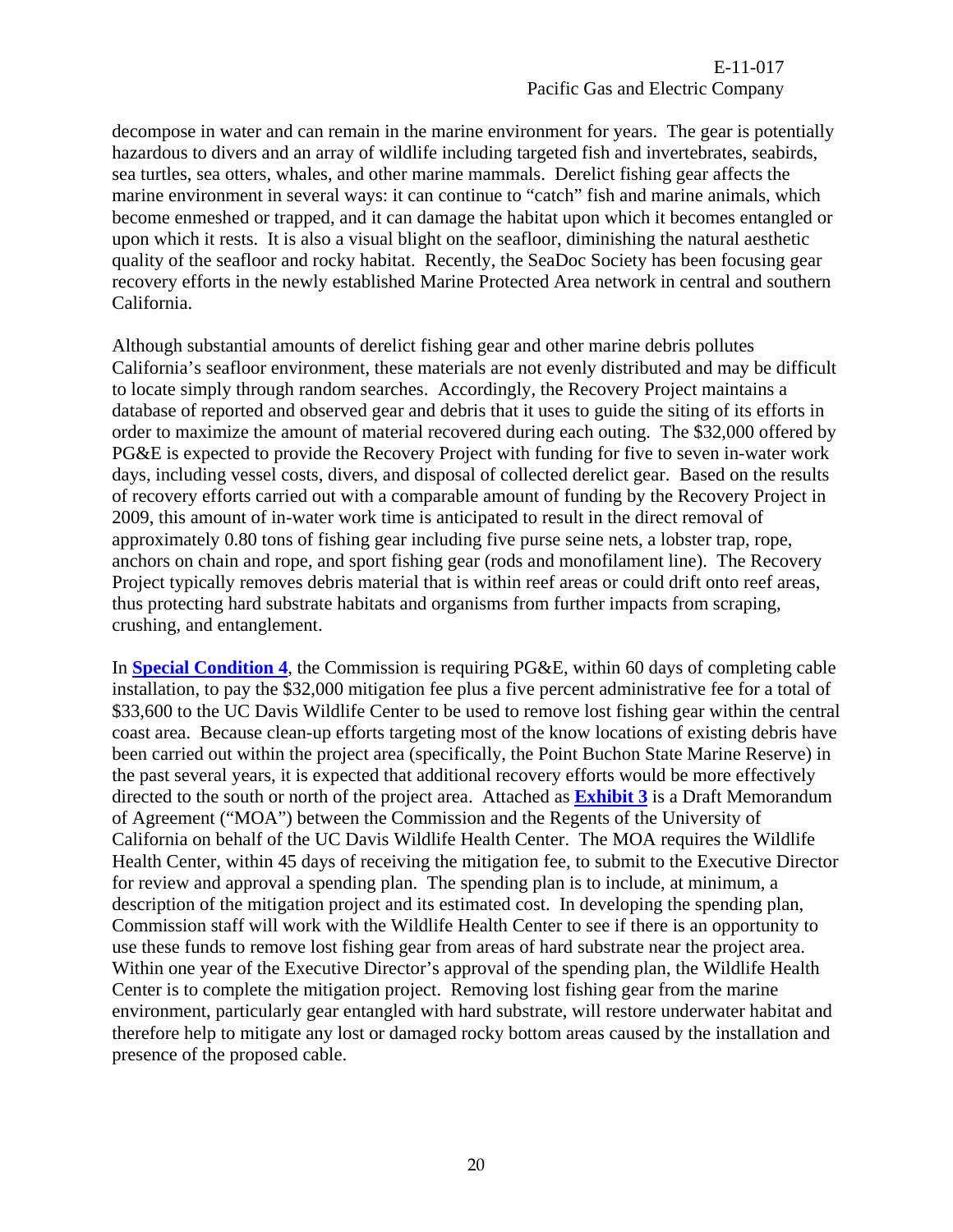Additionally, **[Special Condition 5](#page-4-2)** would also require all relevant biological resource related mitigation measures included in the project MND to be incorporated into the proposed project, including APM-3, APM-6, APM-8, APM-10 and MM BIO-2 which protect seafloor habitats by: requiring the proposed cable to be routed to avoid rocky substrate wherever possible; prohibiting vessel anchoring during installation; prohibit manual burial or trenching of the OBS units or cable; requiring all OBS units to be located on sedimentary seafloor habitat and all project related material to be removed from the seafloor after data collection is completed; requiring an approximately 900-foot long section of cable to be re-routed to avoid a known rock feature on the seafloor; requiring post-installation remotely operated vehicle surveys to document the asbuilt condition and location of the monitoring array.

#### Soft Bottom Habitat Impacts

Soft-bottom areas are unconsolidated sediments (e.g., gravel, coarse-grained and mixed sediments, sand, and mud) that provide habitat to epifauna (surface living) and infaunal (belowsurface living) organisms. Although all eight of the proposed OBS unit installation sites and approximately ten miles of the proposed cable would be within areas of soft substrate, adverse impacts to epifauna and infauna in these habitat areas are expected to be minimal. The proposed cable is thin – two inches in diameter – and is proposed to be self-burying so that more extensive additional trenching or burial would not be required. While some adverse impacts to invertebrate species such as sea pens and brittle stars that were shown in ROV surveys to be locally abundant in several locations along the proposed cable route are expected, the softbottom habitat area to be disturbed by the proposed project would be relatively small given the geographical extent of this habitat type offshore of Point Buchon. In addition, most soft substrate organisms are mobile and are expected to re-colonize and recover quickly after the initial installation of the proposed cable and OBS units. In their survey and review of a similar submarine cable in northern California eight years after installation, Kogan et al. (2006) found little variation between cable sites and non-cable sites in the abundance or diversity of soft substrate organisms.

The proposed placement and presence of the cable and OBS units is therefore not expected to result in adverse impacts to soft bottom habitats or organisms. Further, **Special Conditions [4](#page-4-1) and [5](#page-4-2)**, described above, have been added to minimize seafloor disturbance and protect against potential adverse impacts to soft substrate habitat and organisms.

#### Impacts to Marine Protected Areas

On April 13, 2007, the Fish and Game Commission voted unanimously to adopt 29 marine protected areas (MPAs) covering many of those areas identified as particularly important through the Marine Life Protection Act Initiative process in the central coast study region. The proposed project would involve the placement of portions of the seismic monitoring array (both OBS units and cable) within two of these 29 MPAs, the Point Buchon State Marine Reserve and Point Buchon Marine Conservation Area.

Through coordination with the California Department of Fish and Game, the proposed project has been designed to avoid all known areas of hard substrate within the Point Buchon State Marine Reserve and reduce the placement of project materials within soft substrate areas to only one half-mile of cable. Although a greater amount of project equipment (roughly seven miles of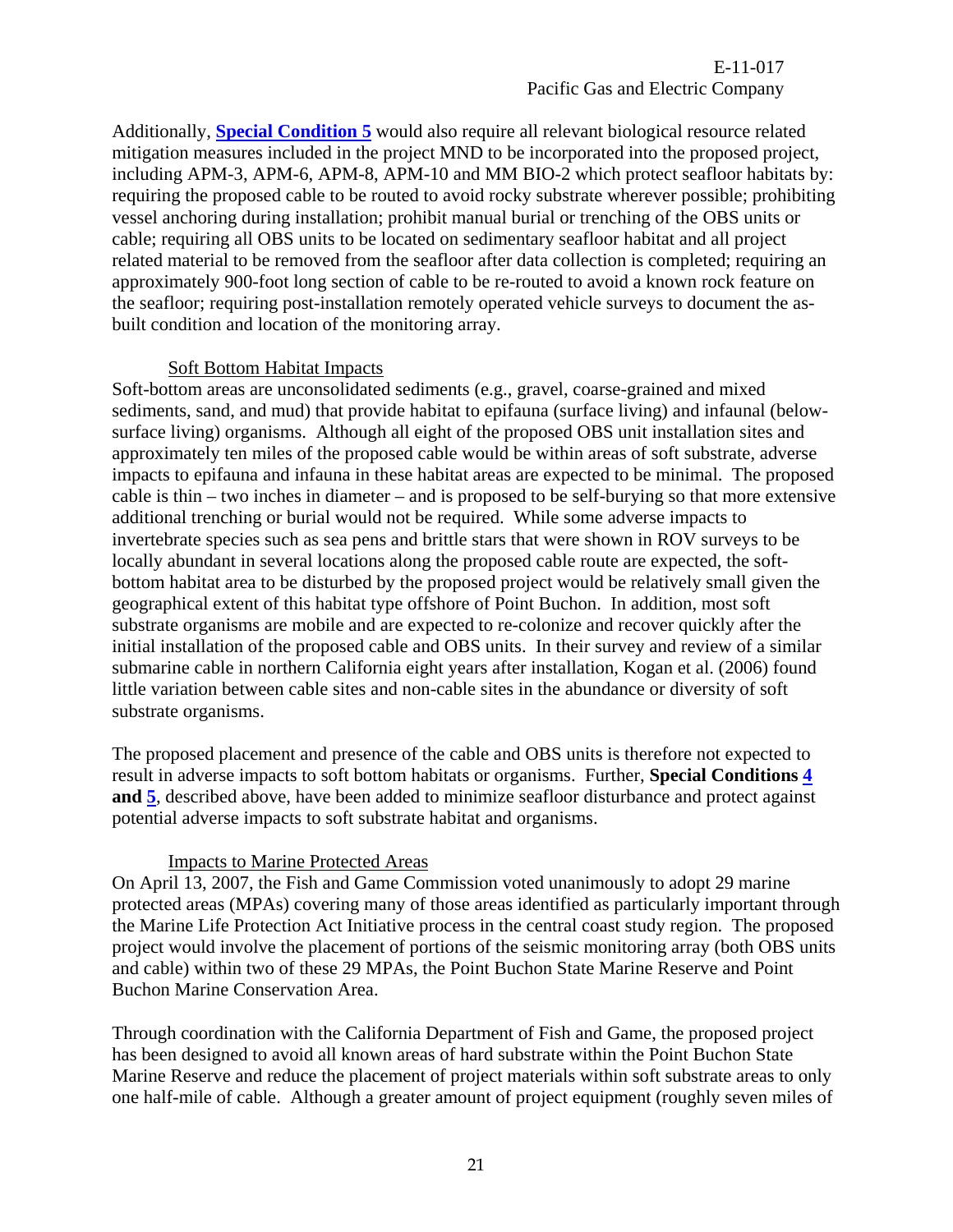cable and four OBS units) is proposed to be installed in the Point Buchon State Marine Conservation Area, known areas of hard substrate are proposed to be avoided in this area to the extent feasible, resulting in 275-feet of the proposed cable crossing known areas hard substrate.

As described above in the sections on hard and soft substrate, potential impacts to these habitats and the organisms they support are not expected to be significant and would be addressed by **Special Conditions [4](#page-4-1) and [5](#page-4-2)**. In addition, the California Department of Fish and Game anticipates authorizing the proposed project activities within the MPAs through amendments to the Scientific Collecting Permits held by several of PG&E's contractors on the project.

#### Conclusion

Based on the reasons discussed above, the Commission finds that the proposed project, as conditioned by **Special Conditions [4](#page-4-1) and [5](#page-4-2)**, in combination with those measures proposed by PG&E and included in the project MND, will be carried out in a manner that maintains marine resources and sustains the biological productivity and quality of coastal waters and is therefore consistent with Coastal Act Sections 30230 and 30231.

# **E. Commercial and Recreational Fishing**

<span id="page-21-0"></span>Coastal Act Section 30234.5 states:

*The economic, commercial, and recreational importance of fishing activities shall be recognized and protected.* 

Commercial fishing is an important component of the regional economy in San Luis Obispo County and is conducted out of two ports: Morro Bay and Port San Luis/Avila. Commercial catch data are reported by the California Department of Fish and Game from "fish blocks," each fish block covering an area of marine waters of approximately 100 square nautical miles. The numbered fish blocks are areas within which fish catch is reported by commercial buyers and recreational fishing vessels. The proposed project, including the cable corridor and OBS unit locations, is encompassed by fish block number 615.

Approximately 145 to 170 commercial fishing vessels berth in the Morro Bay and Port San Luis/Avila harbors. Over the past 10 years, the numbers of trawlers within the Morro Bay/Avila harbors has decreased, and currently commercial fishing in this area targets a variety of species ranging from crab and shrimp to rockfish, pelagic species and sharks. Gear types used to catch these resources include trawl, gill net, trap, diving, round-haul nets, and hook-and-line. Recent fish block data (2006-2010) suggests that surface-oriented fishing for rockfish and trap fishing for hagfish contribute both the most pounds of seafood and highest dollar value from fish block 615.

Recreational fishing in the area is predominantly by hook-and-line. Rocky headland areas in the Point Buchon area are fished for rockfish, lingcod, and cabezon. Other target species in this area include barracuda, bonito, and white sea bass. Trolling for salmon occurs parallel to shore out to depths just over 300 feet from near Point Sal to Cayucos. Fishers on charter boats also troll for albacore farther offshore.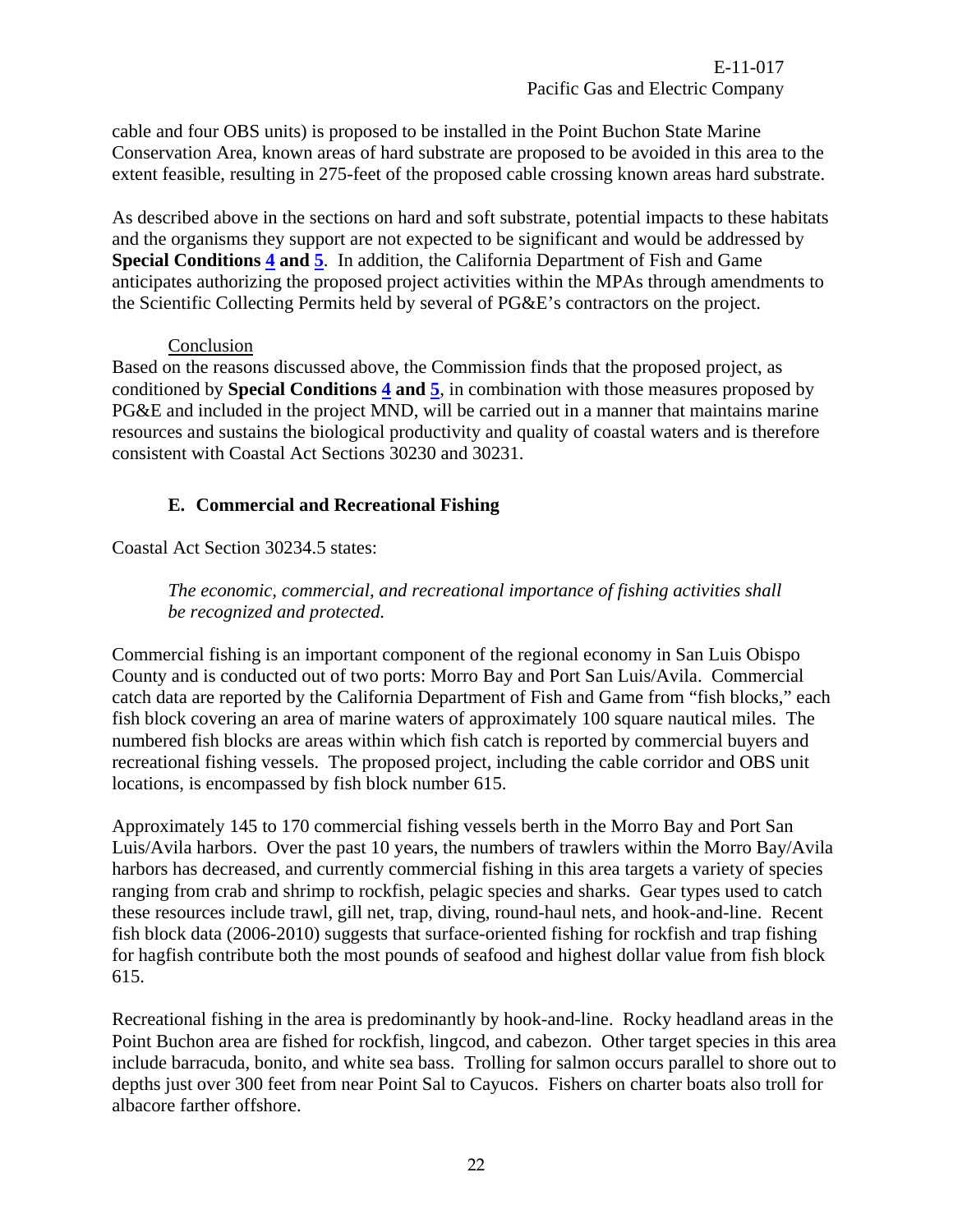#### Potential Project-Related Impacts

Potential adverse impacts to commercial and recreational fishing could result from: (1) the temporary preclusion of fishing vessels from the project area during the proposed seismic monitoring array installation; and (2) the potential loss of fishing gear that snags on the array during installation or once it is in place.

Commercial and recreational fishing would be precluded from the cable installation corridor during marine activities associated with proposed cable and OBS unit installation. While the duration of these activities may vary slightly, in-water activities are not expected to take more than two weeks and would occur in a different location each day. The project MND estimates that less than one percent of the available fishing area within the project area would be affected during the installation and operation of the proposed OBS units and cable. Further, the majority of the proposed cable route and four of the eight OBS unit sites would be located within the Point Buchon State Marine Conservation Area, an area in which all fishing is prohibited except the commercial and recreational take of salmon and albacore. A large section of the remaining cable route would be within the Diablo Canyon Nuclear Generating Station Security Zone or the Point Buchon State Marine Reserve, areas in which access for commercial and recreational fishing vessels is restricted. Accordingly, most fishing activities are already restricted within the majority of the project area. Because limited project activities are proposed outside of the marine protected areas and security zone, access restrictions for fishing vessels to the remainder of the proposed cable route and OBS unit installation sites would be very short term – likely no more than several days.

Potential adverse impacts to commercial and recreational fishing could also occur due to entanglement of fishing gear with the proposed seismic monitoring array. The project MND provides the following discussion:

*Potentially significant impacts to in-place commercial fishing gear could occur if the project vessel passes across and/or the cable and OBS units are laid onto that gear. The potential for such an impact to occur would be reduced by the applicant-proposed noticing of local fishing interests through the issuance of a Notice to Mariners, and through the posting of notices in the harbormasters' offices of Morro Bay and Port San Luis at least 15 days in advance of in-water operations; however, there remains a chance that commercial fishing gear will be in-place during in-water operations. The implementation of mitigation measure MM FISH-1, described below, would ensure this potential impact remains less than significant.* 

*The OBS locations and cable route were developed to reduce impacts to commercial fishing (i.e. OBS units and cable would be placed inside the State 3-Mile Limit to eliminate impacts to trawling operations; no buoys would be placed onto the OBS units, thus reducing potential entanglement with fixed fishing gear or vessel anchors; and all OBS units and all but 1.6 km [1.0 mi] of cable would be placed on sedimentary seafloor to reduce impacts to rocky substrate and the associated biota) while allowing for the collection of meaningful data (i.e. placing the long-term OBS units on both sides of known faults to maximize detection of earth movements). Minor relocations (i.e. placing OBS-4 inside the MPA) could increase the length of cable needed, or result in additional*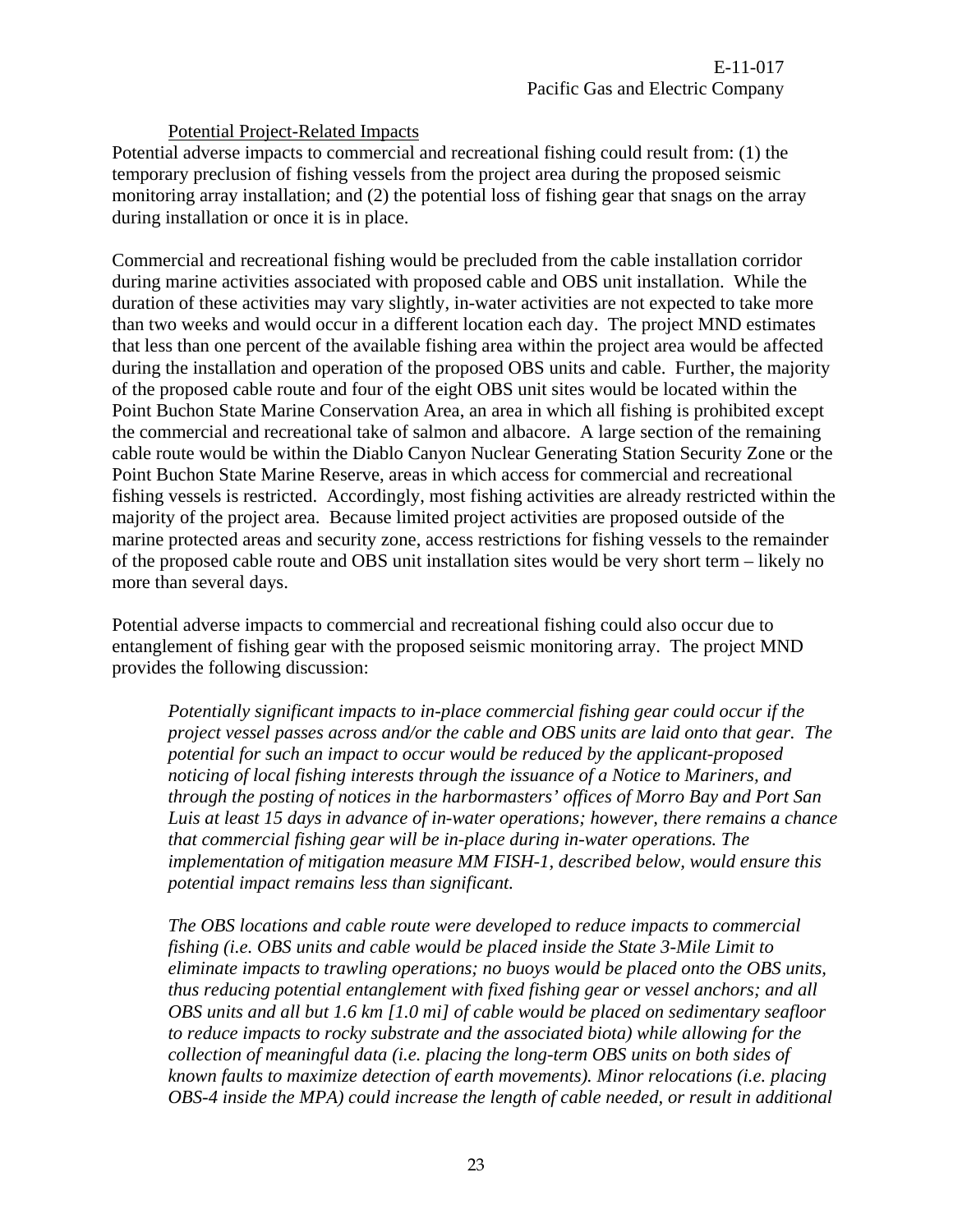E-11-017 Pacific Gas and Electric Company

*impacts to rocky substrate from the OBS and/or cable; additionally, per conversations with CDFG staff, relocation of OBS-4 into the SMR would be inconsistent with MPA policy and would likely not be permitted under an SCP, making the option infeasible. …* 

*Although the OBS units would extend up to 0.3 m (1.0 ft) above the seafloor, assuming no natural burial, those units are not expected to represent a significant "snag" for recreational or commercial fishing operations. Likewise, the cable, which is expected to naturally sink into the sediment, is not expected to be a significant seafloor obstruction to recreational or commercial fishing. The sediments along the proposed alignment vary from fine, silty clays to sand and shell hash and the length of time needed for the cable to sink will vary with the sediment type and wave/current action. In areas of fine sediment, burial is expected to be immediate; however areas where the cable is laid onto coarsergrained material may take longer. PG&E will conduct a post-installation ROV survey that will document the location and condition of each of the long-term OBS units and the cable, as well as the seafloor at the temporary OBS locations. A video record and a written report on the results of that survey will be submitted to the appropriate agencies.* 

*Where the OBS cable crosses the low-relief rock habitat is within the DCPP Security Zone, which has restricted access to recreational and commercial fishing vessels. Also, with the completion of the post-installation survey of the cable and long-term OBS units, the locations of the units will be provided to the NOAA nautical chart facility for incorporation onto future nautical charts. As proposed, no significant effects of the cable within this area to ongoing and future fishing are expected.* 

The proposed cable and OBS units are thus not expected to present a significant entanglement risk for fishing gear. The use of bottom contact fishing gear is restricted within the majority of the proposed cable route and within four of the eight OBS unit installation sites. In addition, PG&E has committed to provide a Notice to Mariners and to post notifications in the harbormaster offices of Port San Luis and Morro Bay at least 15-days in advance of the start of installation activities as well as to provide the final as-built location of the seismic array to the NOAA Office of Coast Survey for incorporation onto future nautical charts. **Special Conditions [6](#page-4-3), [7](#page-4-4), and [8](#page-5-0)** have been included to further reduce the risk of accidental entanglement of fishing gear with the project OBS units and cable by memorializing PG&E's commitments to provide advance notice of installation activities, schedules, and routes to the fishing community and vessel operators as well as to allow nautical charts to be accurately updated to show the seismic monitoring array.

Further, **[Special Condition 5](#page-4-2)** requires that all the mitigation measures included in the project MND concerning fishing to be incorporated into the proposed project, including MM FISH-1 and MM FISH-2. MM FISH-1 would require PG&E to begin each day of in-water installation operations by searching along the proposed cable route for any commercial fishing gear located within 100-feet of an OBS unit site or cable route. If gear is located during these searches, PG&E would be required to re-route the cable to avoid the gear by at least 100-feet or contact the owner of the gear to request that it be removed. MM FISH-2 would require PG&E to survey the cable route and OBS unit sites upon project completion and removal to ensure that all project equipment has been removed and that no material remains that could snag fishing gear.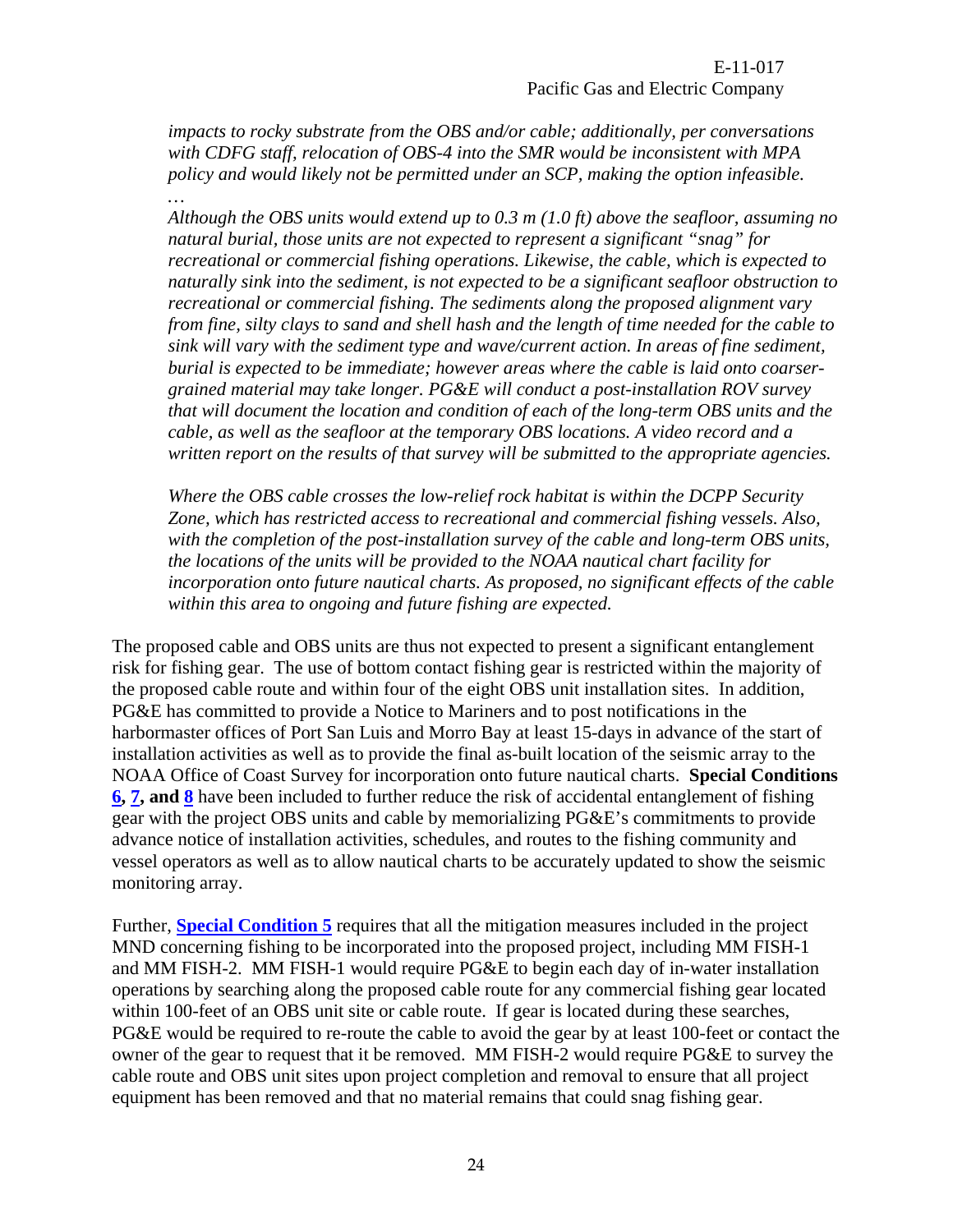Finally, although the risk of fishing gear becoming lost or damaged as a result of contact with the proposed seismic monitoring array is expected to be small, to address contingencies **[Special](#page-5-2)  [Condition 10](#page-5-2)** requires PG&E to develop, submit for Executive Director review and approval, and implement, a Lost/Damaged Fishing Gear Compensation Plan that outlines that steps that would be taken to address any impacts to commercial fishing operations that may result from the loss and/or damage of fishing gear due to entanglement with the proposed seismic monitoring array.

With implementation of all the above-described measures, the Commission believes the economic and commercial importance of fishing activities will be protected and thus finds the project consistent with Coastal Act Section 30234.5.

#### **F. Attorneys Fees and Costs**

<span id="page-24-0"></span>Coastal Act section  $30620(c)(1)$  authorizes the Commission to require applicants to reimburse the Commission for expenses incurred in processing CDP applications. *See also* 14 C.C.R. § 13055(e). Thus, the Commission is authorized to require reimbursement for expenses incurred in defending its action on the pending CDP application. Therefore, consistent with Section 30620(c), the Commission imposes **[Special Condition 2](#page-3-3)**, requiring reimbursement of any costs and attorneys fees the Commission incurs "in connection with the defense of any action brought by a party other than the Applicant/Permittee … challenging the approval or issuance of this permit."

#### **G. California Environmental Quality Act**

<span id="page-24-1"></span>As "lead agency" under the California Environmental Quality Act (CEQA), the California State Lands Commission, on March 29, 2012, certified a mitigated negative declaration and approved a lease for the proposed project.

The Commission's permit process has also been designated by the State Resources Agency as the functional equivalent of the CEQA environmental impact review process. The Commission's permit review process identified several impacts that were not resolved in the mitigated negative declaration. Pursuant to section 21080.5(d)(2)(A) of the CEQA and section 15252(b)(1) of Title 14, California Code of Regulations (CCR), the Commission may not approve a development project "if there are feasible alternatives or feasible mitigation measures available which would substantially lessen any significant adverse impact which the activity may have on the environment." The Commission finds that only as conditioned are there no feasible less environmentally damaging alternatives or additional feasible mitigation measures that would substantially lessen any significant adverse impact which the activity may have upon the environment, other than those identified herein. Therefore, the Commission finds that the project as fully conditioned is consistent with the provisions of the CEQA.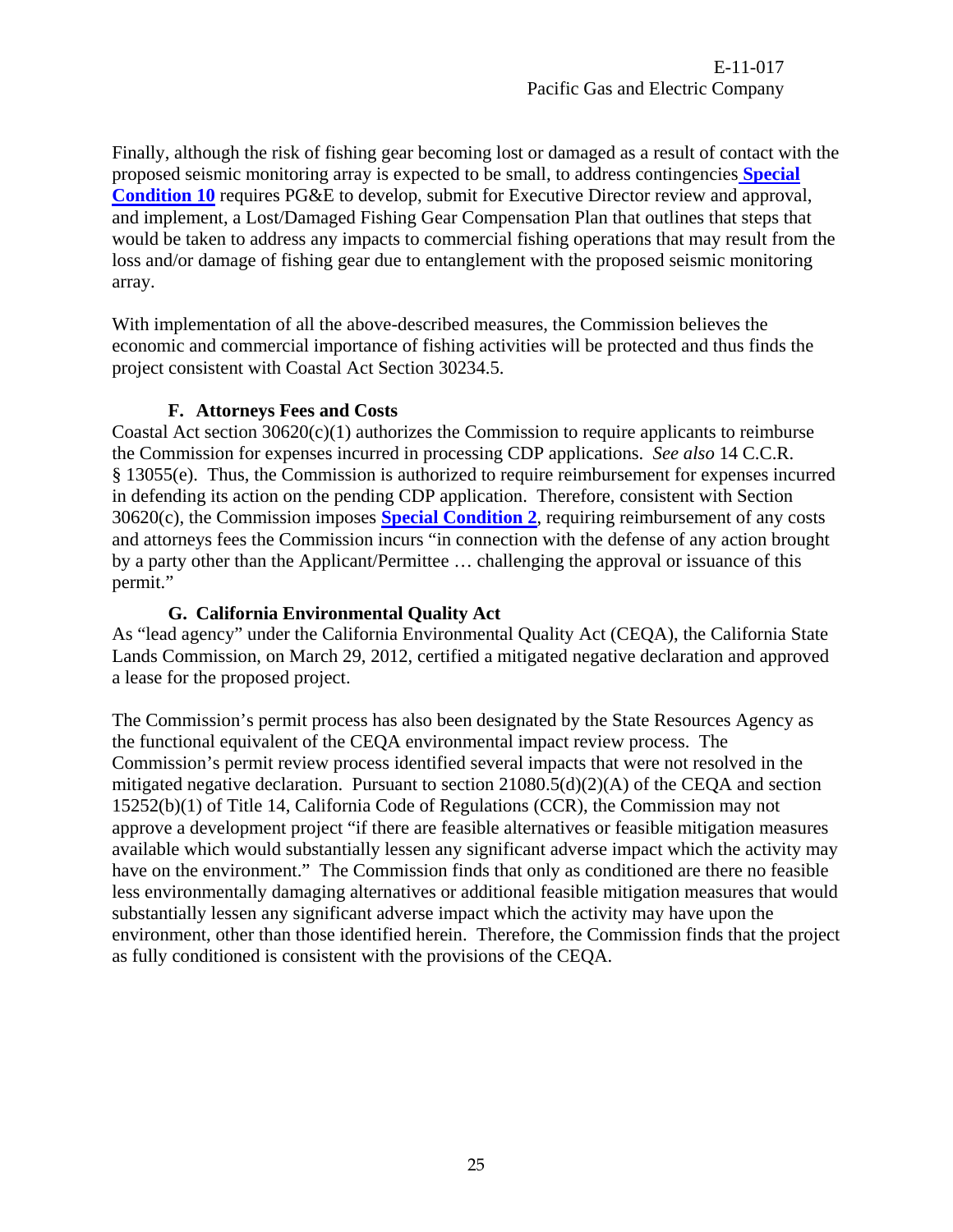# **APPENDIX A: STANDARD CONDITIONS**

- <span id="page-25-0"></span>1. Notice of Receipt and Acknowledgment. The permit is not valid and development shall not commence until a copy of the permit, signed by the permittee or authorized agent, acknowledging receipt of the permit and acceptance of the terms and conditions, is returned to the Commission office.
- 2. Expiration. If development has not commenced, the permit will expire two years from the date on which the Commission voted on the application. Development shall be pursued in a diligent manner and completed in a reasonable period of time. Application for extension of the permit must be made prior to the expiration date.
- 3. Interpretation. Any questions of intent of interpretation of any condition will be resolved by the Executive Director or the Commission.
- 4. Assignment. The permit may be assigned to any qualified person, provided assignee files with the Commission an affidavit accepting all terms and conditions of the permit.
- 5. Terms and Conditions Run with the Land. These terms and conditions shall be perpetual, and it is the intention of the Commission and the permittee to bind all future owners and possessors of the subject property to the terms and conditions.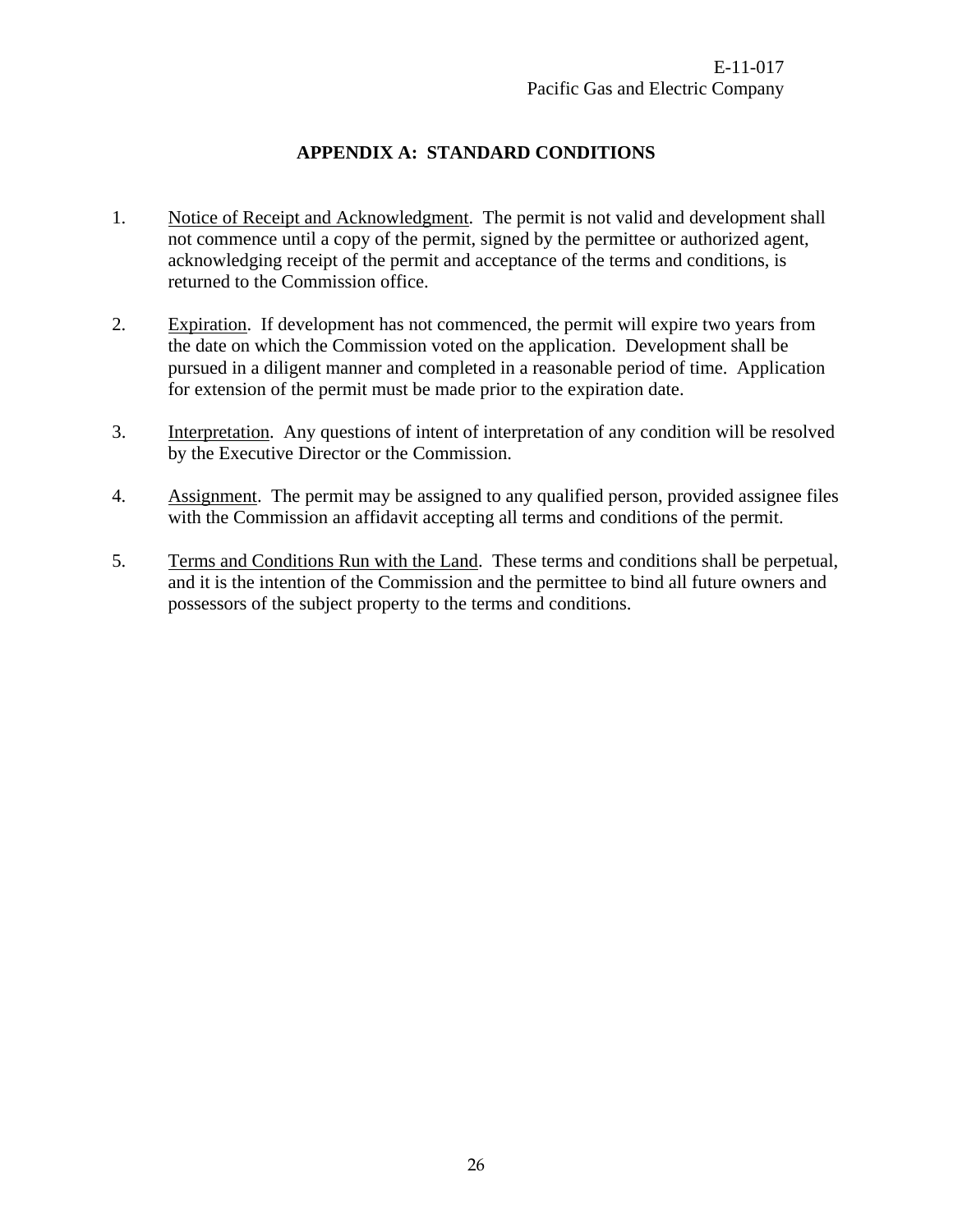# **APPENDIX B: SUBSTANTIVE FILE DOCUMENTS**

<span id="page-26-0"></span>Coastal Development Permit Application Materials:

Application for Coastal Development Permit E-11-017, dated July 7, 2011.

PG&E, Letter to Commission staff, August 25, 2011.

PG&E, Letter to Commission staff, September 23, 2011.

PG&E, Letter to Commission staff, March 1, 2012.

Environmental Documents:

California State Lands Commission, *Mitigated Negative Declaration For the Pacific Gas & Electric (PG&E) Point Buchon Ocean Bottom Seismometer Project, March 2012.* 

#### Published Articles and Reports:

Cacchione, Drake, Field, and Tate, 1987. *Sea-floor gouges caused by migrating gray whales off northern California*, Continental Shelf Research, Vol. 7, No. 6, pp. 553-560.

Heezen, B.C. *Whales entangled in deep sea cables*. Deep-Sea Research 4:105-115, 1957.

Kogan, Paull, Kuhnz, Burton, Von Thun, Greene, and Barry, 2006. *ATOC/Pioneer Seamount cable after 8 years on the seafloor: Observations, environmental impact*. Continental Shelf Research, Vol. 26, pp. 771-787.

Wood and Carter, 2008. *Whale entanglements with submarine telecommunications cables*. Journal of Oceanic Engineering, Vol. 33, No. 4 pp. 445-450.

Rice DW (1988) Sperm whale *Physeter macrocephalus*, Linnaeus 1758. Pages 177-233 in Ridgway SH, Harrison RJ (eds) Handbook of Marine Mammals, Vol 4. Academic Press, London.

Adopted Findings for Coastal Development Permit E-08-021/Consistency Certification CC-005- 09.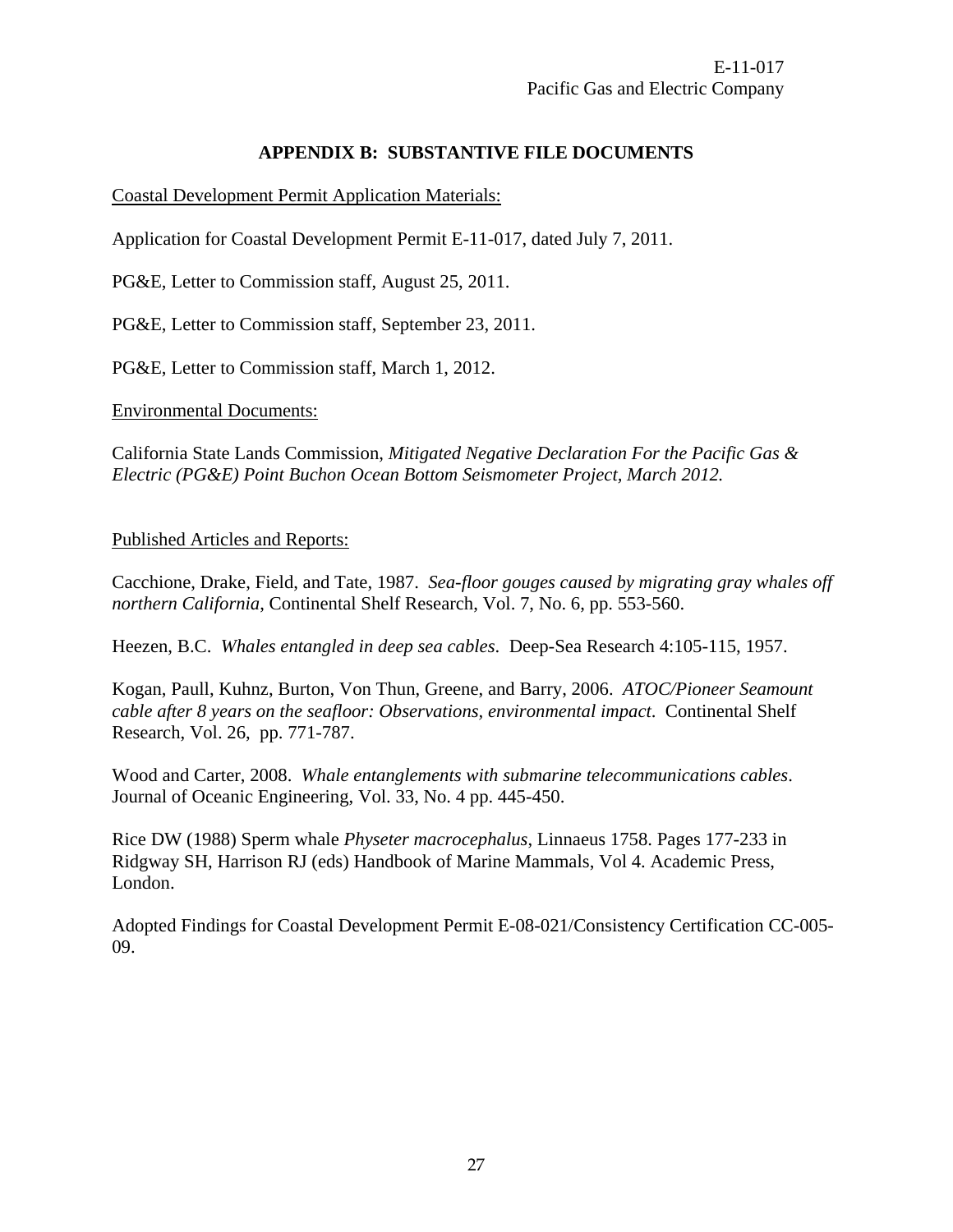<span id="page-27-0"></span>



Project Location and Configuration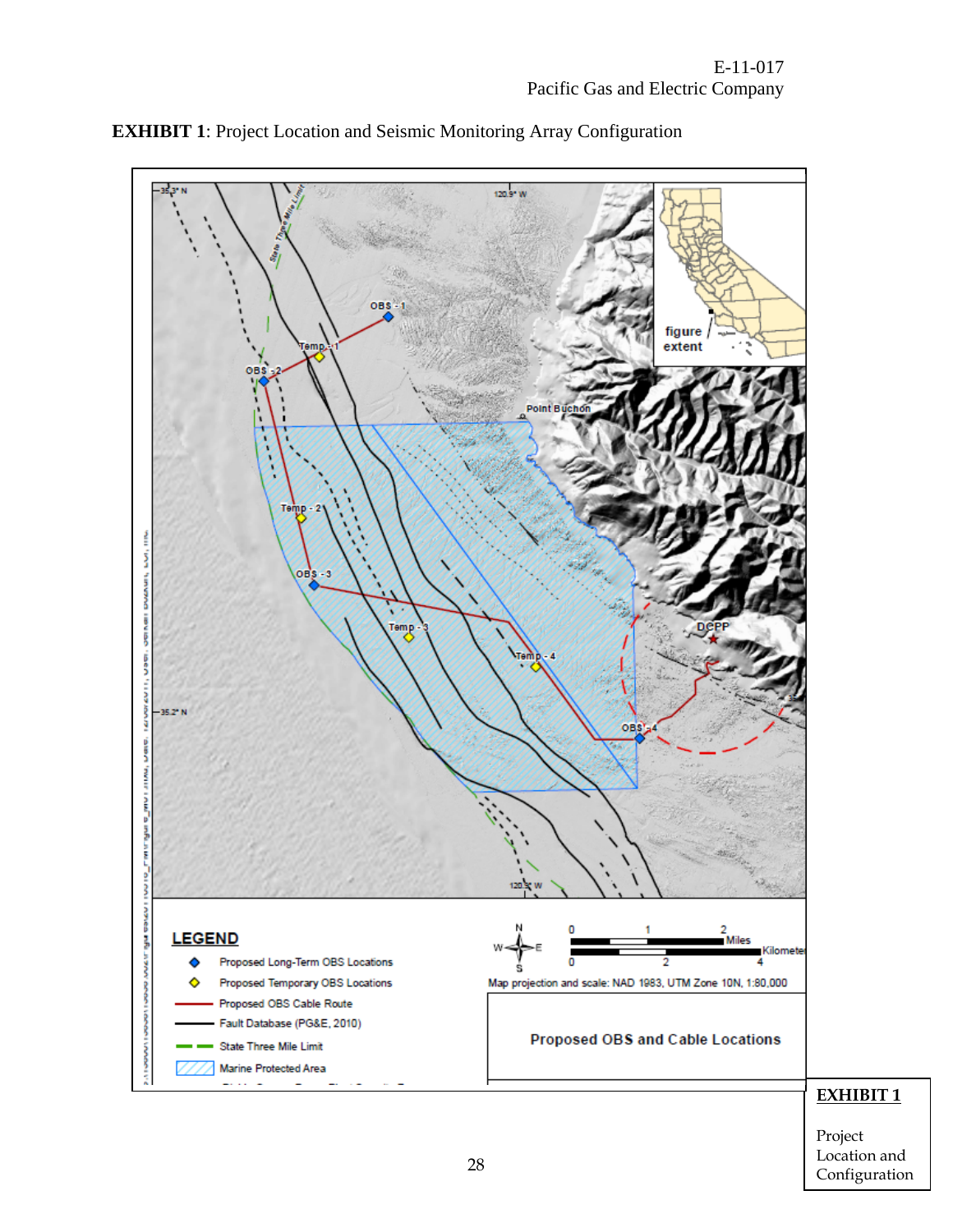

<span id="page-28-0"></span>

SHORT-TERM OBS UNIT DESIGN



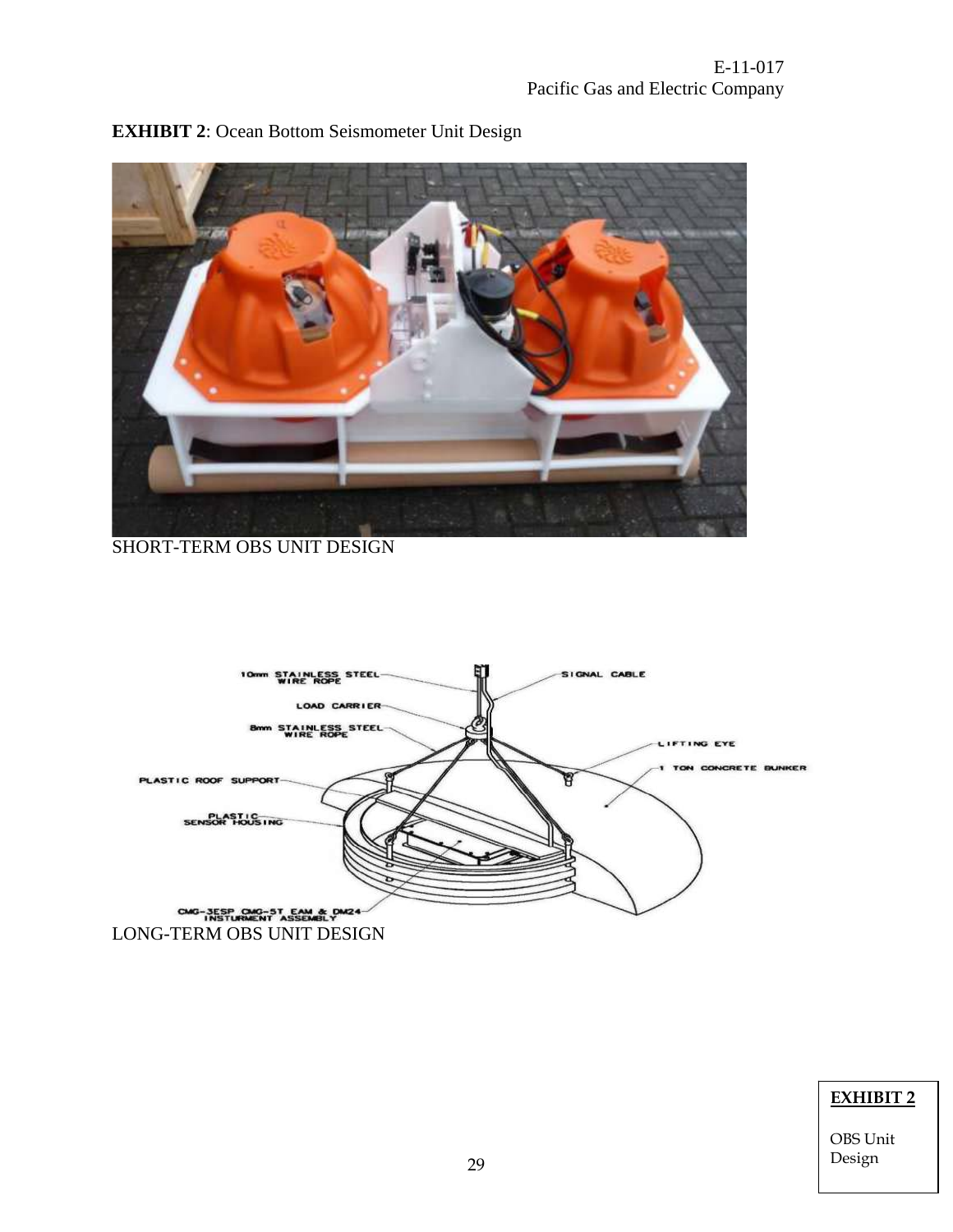# <span id="page-29-0"></span>**Compensatory Hard Substrate Mitigation Fund**

# **Memorandum of Agreement Between the California Coastal Commission and Regents of the University of California on behalf of the Wildlife Health Center**

This Memorandum of Agreement ( $MOA$ ) is entered into by and between the California Coastal Commission ("Commission"), a public agency, created and existing under the authority of section 30300 of the California Public Resources Code, and the Regents of the University of California on behalf of the Wildlife Health Center ("WHC"). The Commission and the WHC are sometimes referred to *i*ndividually as a  $\sqrt{P}$ arty," and collectively as the "Parties."

#### **RECITALS**

 $\overline{a}$ 

**WHEREAS**, the Commission  $\frac{1}{s}$  a state coastal management and regulatory agency with authority over the development and use of the California coast and coastal waters;

**WHEREAS**, the WHC is a multidisciplinary center dedicated to balancing the needs of people, wildlife and the environment and the only comprehensive university-based veterinary program dedicated to conservation of healthy wildlife and ecosystems, including marine ecosystems. WHC is able to undertake conservation activities in coastal waters through its California Lost Fishing Gear Recovery Project;

WHEREAS, WHC's California Lost Fishing Gear Recovery Project finds and recovers from marine waters accidentally lost or intentionally discarded fishing gear that can modify rocky seafloor habitats by obstructing crevices, enshrouding ledges, or causing scouring of the seabed and thereby potentially altering the animal, plant and algal communities living on hard substrate.

**WHEREAS**, The Pacific Gas and Electric Company ("PG&E") applied for a coastal development permit, pursuant to the California Coastal Act ("Coastal Act"),<sup>[4](#page-29-1)</sup> to install and operate an ocean bottom seismic monitoring array ("the Project").

**WHEREAS**, the Project will result in unavoidable impacts to hard substrate marine habitat for which mitigation is required.

**WHEREAS**, on April 4, 2012, the Commission approved Coastal Development Permit ("CDP") E-11-017, subject to Special Condition 4 that requires PG&E to pay a hard substrate impact

**EXHIBIT 3**

<span id="page-29-1"></span><sup>4</sup> Cal. Pub. Resources Code §§ 30,000 *et seq*. In this document, all further references to Code Sections in the 30,000s are references to California Public Resources Code sections within the Coastal Act.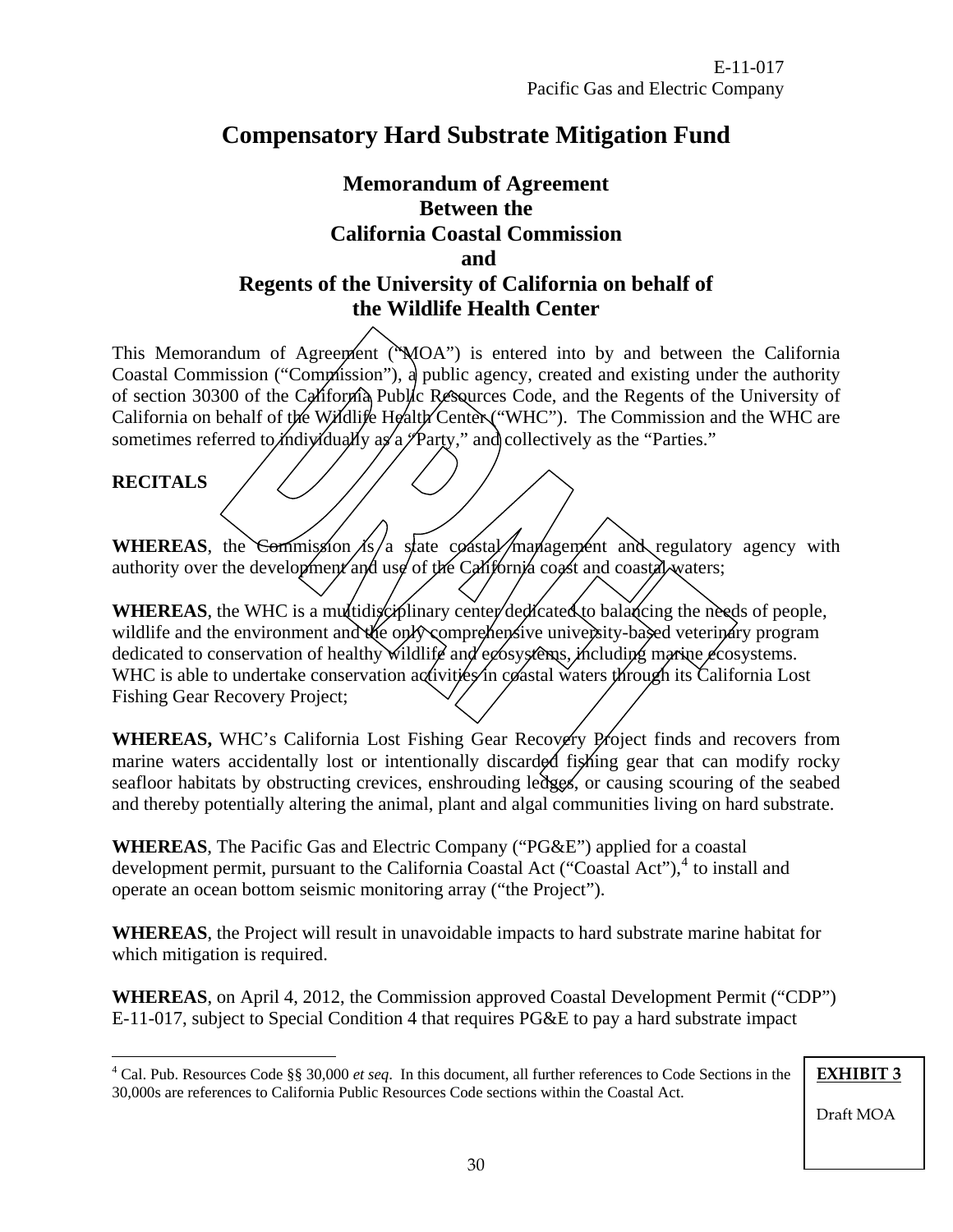E-11-017 Pacific Gas and Electric Company

mitigation fee to WHC in the amount of \$32,000 plus a five percent administrative fee for a total of \$33,600, which shall be used to remove lost fishing gear from within the Southern California Bight, in accordance with the terms of this MOA;

**WHEREAS,** WHC maintains the state's largest database of known derelict fishing gear targets;

**WHEREAS**, WHC wishes to receive the mitigation fee required by Special Condition 4 ("the Funds") and to use it to remove lost fishing gear within the coastal waters of central California ("the Mitigation Project");

**WHEREAS**, removing fost fishing gear from within the coastal waters of central California may include hiring commercial (e.g., urchin divers) and technical (e.g., military or commercial salvage) divers or *femotely-operated* vehicle  $\hat{R}OV$  contractors to recover lost fishing gear where it poses a bazard to babitat, marine resources, and people.

WHEREAS, the Commission has concluded that WHC will be an appropriate recipient to receive the Funds and will accept the Funds for the purposes described herein;

WHEREAS, the Executive Director is authorized to enter into this agreement on behalf of the Commission by CDP  $EM-0\psi$ , which the Commission approved pursuant to its authority under Sections 30330, 30600(c) and 30607.

**NOW, THEREFORE**, for consideration of the mutual covenants and representations herein, it is mutually agreed by and between the undersigned Parties as follows:

## **AGREEMENT**

#### **1.0 TRANSFER OF FUNDS**

As required by Special Condition 4, within 60 days of completion of ocean bottom seismic monitoring array installation, PG&E shall pay to WHC \$32,000 plus a five percent administrative fee for a total of \$33,600 ("the Funds"). Upon receipt of the Funds, WHC shall deposit the monies into a separate account established for the Mitigation Project at UC Davis.

#### **2.0 PROJECT IMPLEMENTATION**

Within 45 days of the date on which the Funds have been transferred to it, WHC shall submit a spending plan for review and approval by the Commission's Executive Director. The spending plan shall include at a minimum a description of the Mitigation Project and its estimated costs.

Within one year of the Executive Director's approval of the spending plan, WHC shall carry out and complete the Mitigation Project.

Within 45 days of completing the Mitigation Project, WHC shall submit a final report to the Commission's Executive Director describing the gear removed and its location, and a list of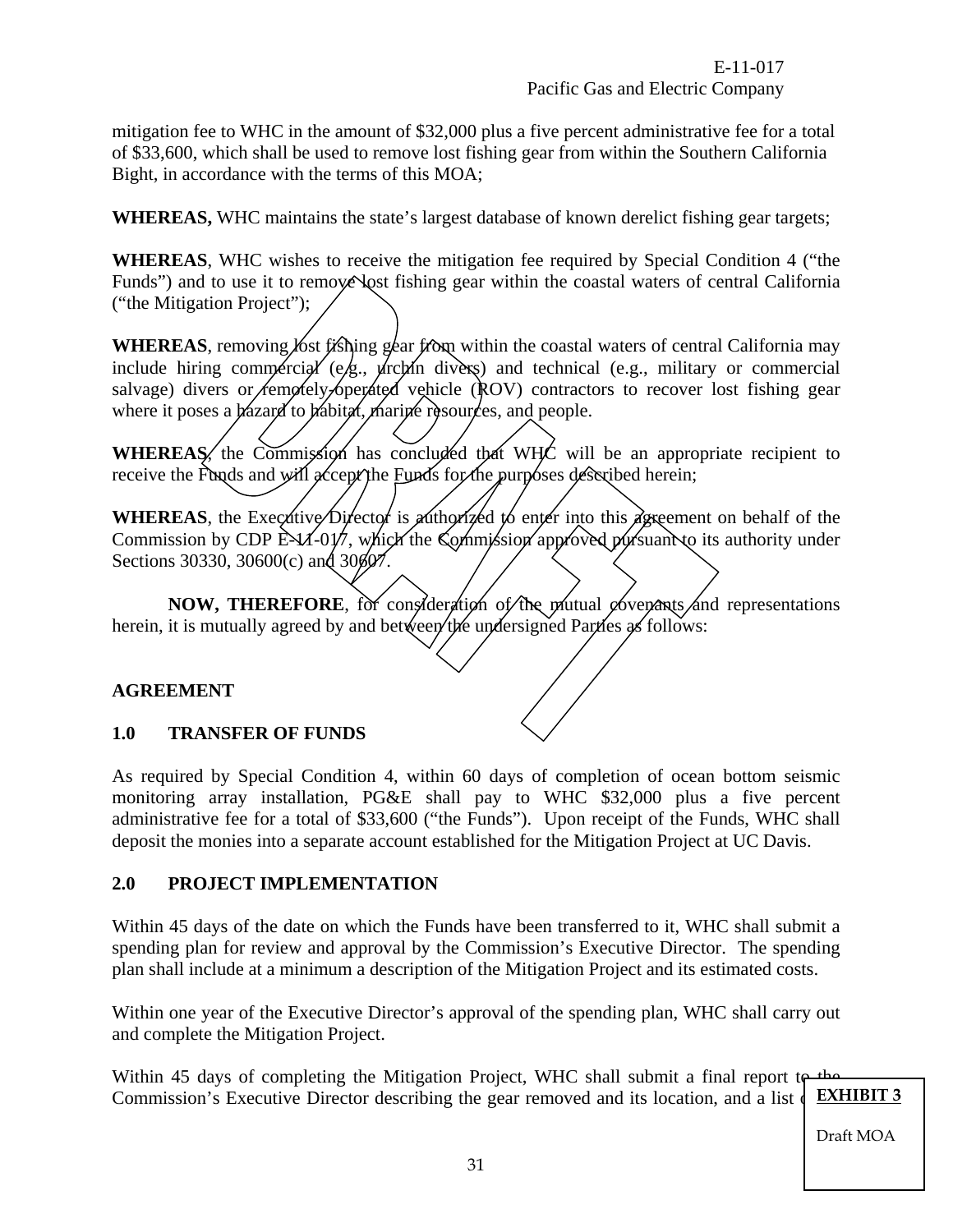disbursements. The WHC shall make all accounting records available for examination by the Commission's Executive Director upon request.

# **3.0 ACCOUNTABILITY**

# **3.1 Administrative Costs**

The WHC shall use the Funds exclusively to finance the Project described herein. Administrative costs in implementing this MOA, computed in accordance with applicable State Administrative Manual sections, shall not exceed five  $(5%)$  of the total Funds.

# **3.2 GAAP**

The WHC (in accordance with University policy) shall maintain Generally-Accepted Accounting Principles (GAAP), financial management, and accounting system and procedures that provide for (1) accurate, current and complete diselosure of all financial activity for the Project; (2) effective control over, and accountability/for all funds, property and other assets, related to the Project; (3) comparison of actual outlays with budgeted amounts; and  $\mathcal{A}$  accounting records supported by source determination.

## **3.3 Records Retention**

The WHC shall retain all pertinent books, documents and papers, including, but not limited to, financial transactions and supporting documents, in conjunction with University policy and procedure, for the entire period during which the Funds are being used by the WHC under this MOA and for a period of three  $(3)$  years thereafter for potential examination by the Auditor General.

## **4.0 MISCELLANEOUS PROVISIONS**

## **4.1 Good Faith**

The Parties agree in good faith to work to fulfill the objectives of this MOA. The Commission's Executive Director may grant an extension of any time deadline under this MOA for good cause, where there is reasonable justification or excuse for the delay.

## **4.2 Amendment**

Neither this MOA nor any provision hereof may be waived, modified, amended, or discharged except by an instrument in writing signed by the Parties.

## **4.3 Entire Agreement**

This MOA constitutes the entire understanding among the Parties with respect to the matters set forth herein and supersedes all prior or contemporaneous understandings or agreements among the parties with respect to the subject matter hereof whether oral or written **EXHIBIT 3** the parties with respect to the subject matter hereof, whether oral or written.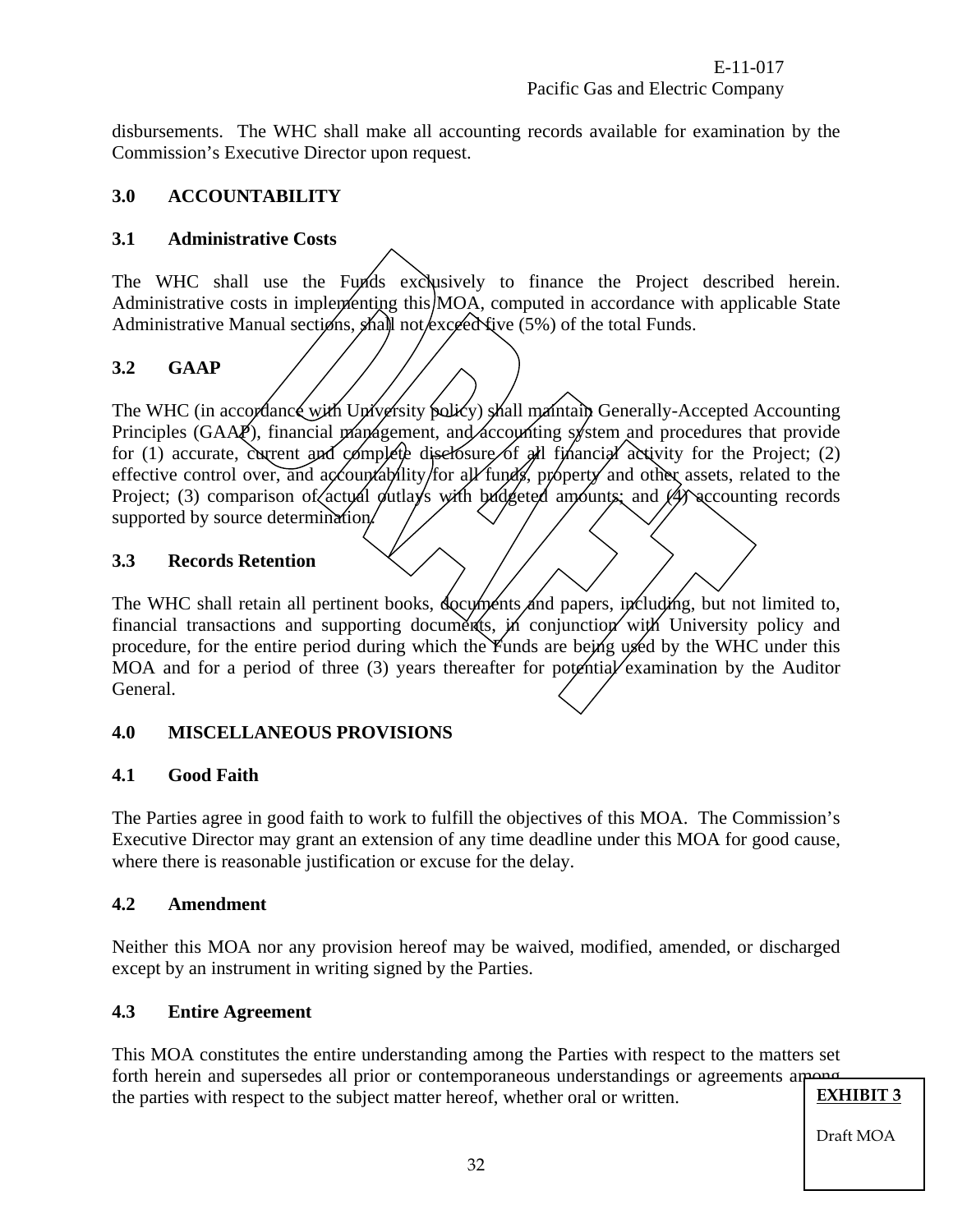# **4.4 Severability**

If a court of competent jurisdiction determines that a provision included in this MOA is legally invalid, illegal or unenforceable, and such decision becomes final, such provision shall be deemed to be severed and deleted from this MOA and the balance of this MOA shall be reasonably interpreted to achieve the intent of the Parties. The Parties further agree to replace such void or unenforceable provision of this MOA with a valid and enforceable provision that will achieve, to the extent possible, the purposes of the void or unenforceable provision.

## **4.5 Counterparts**

This MOA and any amendment thereto may be executed in two or more counterparts, and by each Party on a separate counterpart, each of which, when executed and delivered, shall be an original and all of which together shall constitute on instrument, with the same force and effect as though all signatures appeared on a single/document/

## **4.6 Assignment**

None of the Parties may assign any rights granted by this MOA without prior written approval of the other Party, which approval may be granted or with held in any Party's reasonable discretion.

## **4.7 Effective Date and Term**

This MOA shall become effective upon the last date of any Party to execute this MOA and shall be in effect from that date unless it is terminated or extended through an amendment, as provided in Section 4.2, above.

#### **4.8 Termination**

Either Party to this MOA may for good cause terminate this MOA by providing written notification 30 days prior to termination. In the event of termination, any and all remaining Funds shall be transferred by WHC to a Commission-approved alternate entity within 60 days of termination. Good cause shall include, but is not limited to, a determination by the Executive Director that WHC is not proceeding reasonably and expeditiously to complete any component of the Project. In the event that the MOA is terminated, WHC agrees to take all reasonable measures to prevent further use of the Funds.

## **4.9 Governing Law**

This MOA shall be governed by, and construed and enforced in accordance with, the laws of the State of California.

## **5.0 NOTICES**

## **5.1 Receipt of Notices**

**EXHIBIT 3**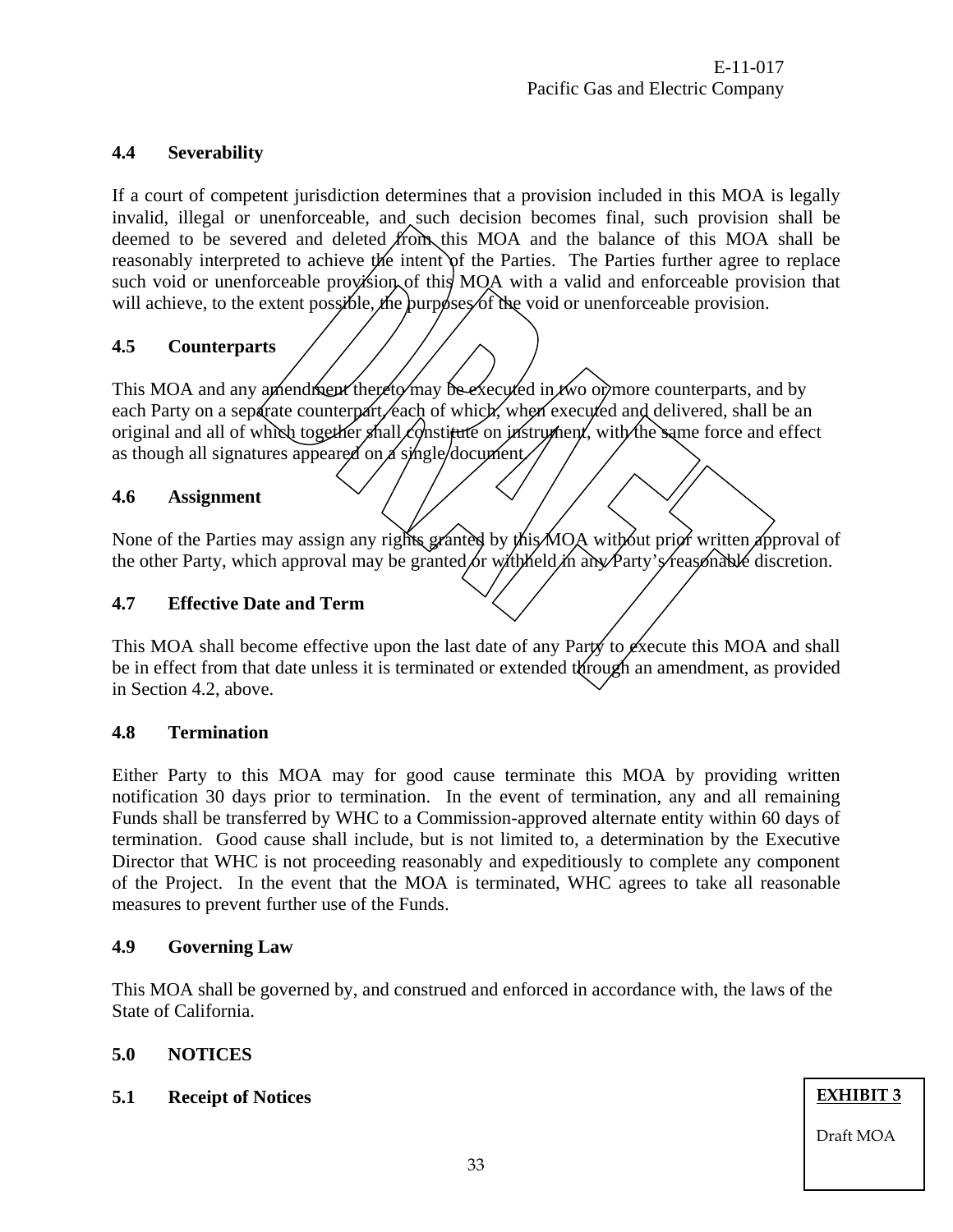Any demand upon or notice required or permitted to be given by one Party to the other shall be in writing, shall be made in the following manner, and shall be effective (a) upon receipt if given by personal delivery, (b) on the date indicated on the receipt if given by certified or registered mail, return receipt requested, or (c) on the succeeding business day after mailing or deposit if given by Express Mail or by deposit with a private delivery service of general use (e.g. Federal Express), postage or fee paid, as appropriate, addressed to the Parties in Section 5.2.

Notice of a change of address or designated contact person shall be given by written notice in the manner set forth in this section within ten (10) business days of the change.

# **5.2 Designated Contact Persons**

| Ms. Alison Dettmer, Deputy Director                      |
|----------------------------------------------------------|
| Energy, Ogean Resourges and Federal Consistency Division |
| California Coastal/Commission                            |
| 45 Fremont Street/Suite 2000                             |
| San Francisco, CA 94105                                  |
| (415) 904-5205<br>Telephone.                             |
| Fàesimile:<br>(415) 904-540(                             |
| Email:<br>adettmer@coastal.ca.go                         |
|                                                          |
|                                                          |
| Dr. Kirsten Gilard, Assistant Director                   |
| Wildlife Health Center                                   |
| School of Veterinary Medicine                            |
| University of California                                 |
| Davis, CA 95616                                          |
| Telephone: (530) 752-4896                                |
| Facsimile: (530) 752-3318                                |
| kvgilardi@ucdavis.edu<br>Email:                          |
|                                                          |

Any change in the Notification Contact shall be communicated to all Parties within ten (10) business days of the change.

#### **SIGNATURES**

**IN WITNESS WHEREOF**, the Parties through the signatures below of their authorized representatives agree to be bound by the terms of this Agreement.

#### **EXHIBIT 3**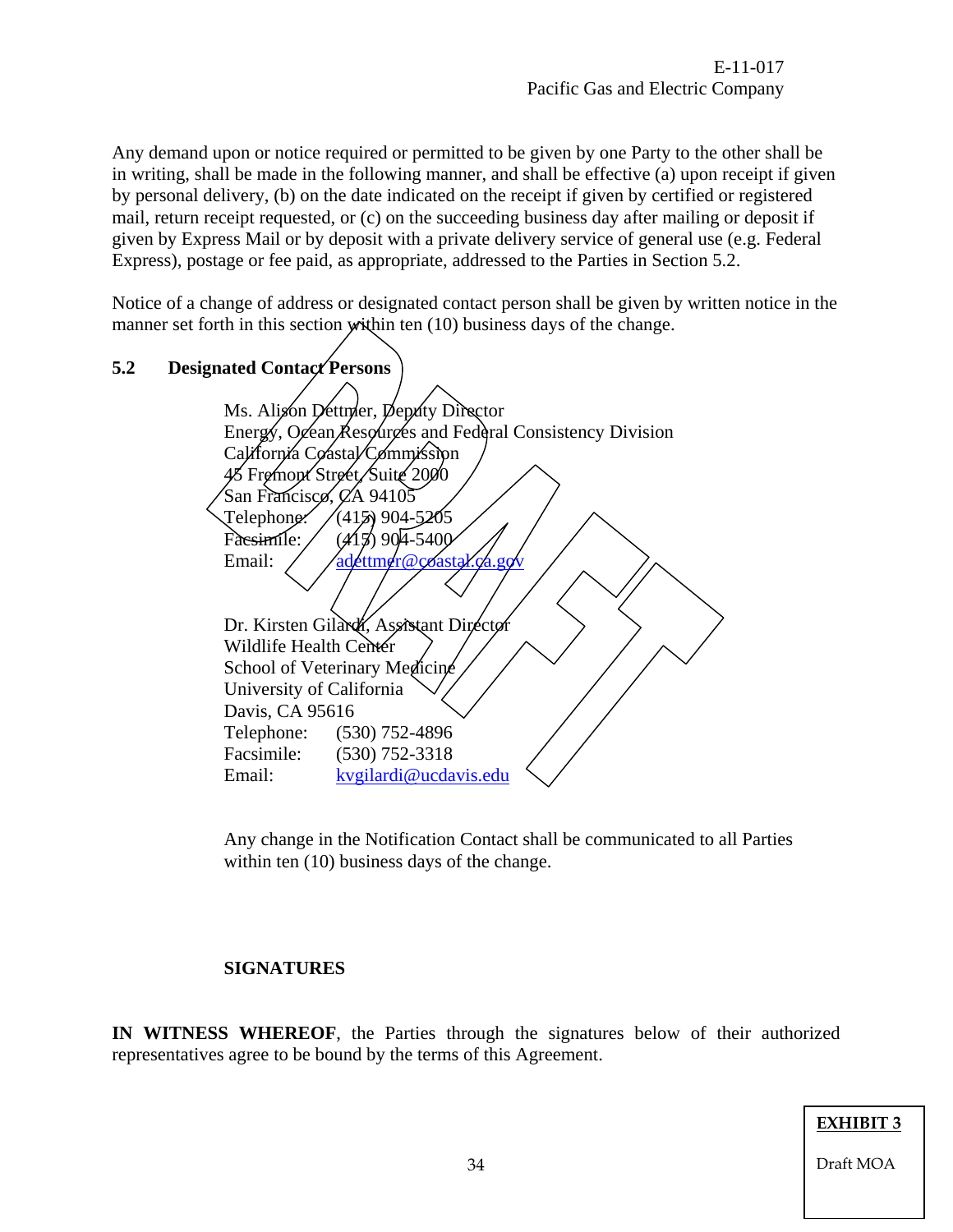Dated:\_\_\_\_\_\_\_\_\_\_\_\_\_\_\_\_\_\_\_\_ Regents, University of California, Davis On behalf of the Wildlife Health Center

By: Title: Director Dated: Dated: Contract Contract Contract Contract Contract Contract Contract Contract Contract Contract Contract Contract Contract Contract Contract Contract Contract Contract Contract Contract Contract Contract Contract C By:  $\angle$  Charles Lester  $\chi$ itle: Executive Director

**EXHIBIT 3**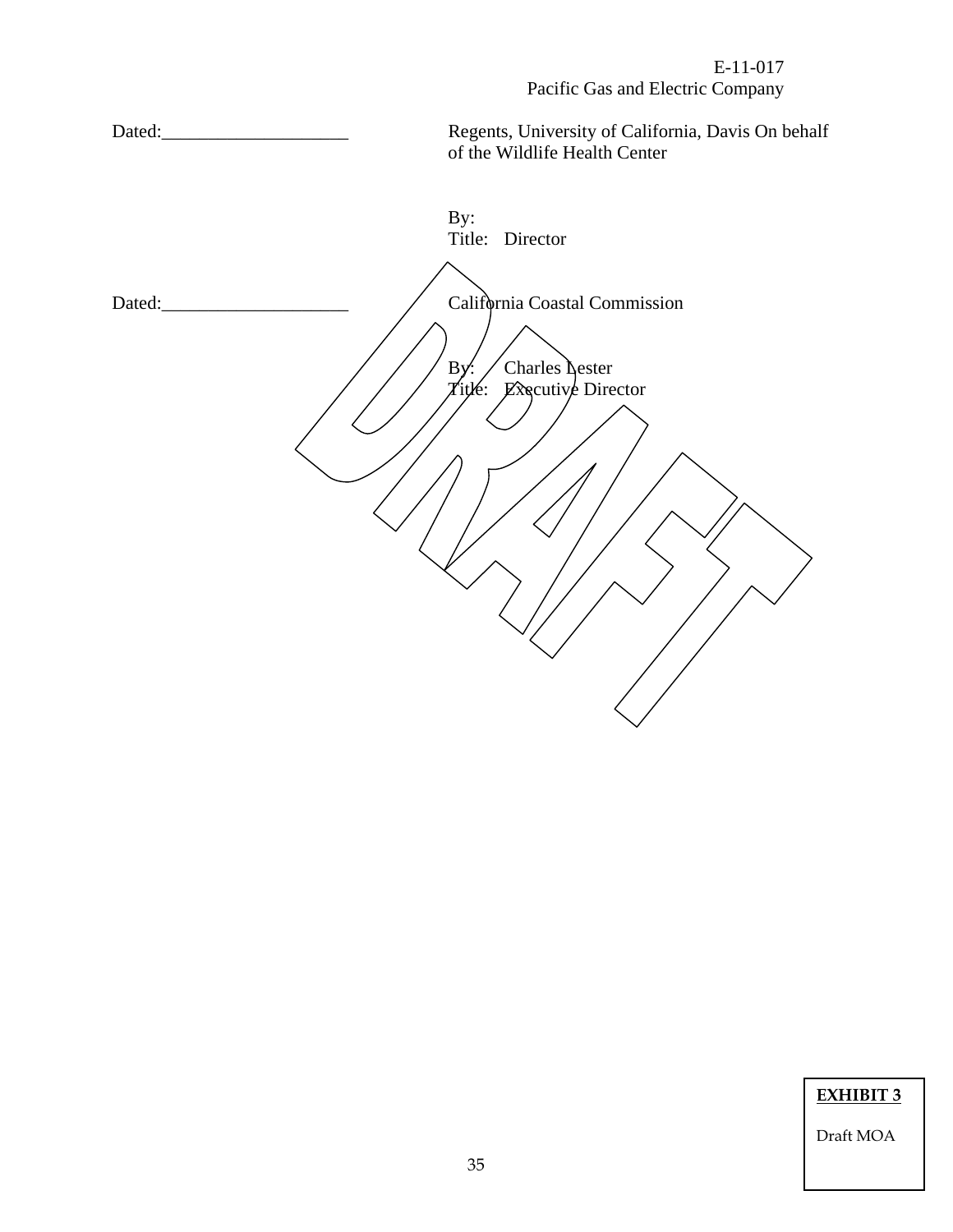# **Relevant Mitigation Measures from the March 2012 Mitigated Negative Declaration for the Pacific Gas & Electric (PG&E) Point Buchon Ocean Bottom Seismometer (OBS) Project**

<span id="page-35-0"></span>**APM-2.** Project installation schedule shall be limited to June-July to avoid gray whale migration periods and when weather conditions are conducive to expeditious and safe vessel operations.

**APM-3.** The cable has been routed to avoid rocky substrate wherever possible. Two preconstruction remotely operated vehicle (ROV) surveys of the rock habitat expected to be crossed by the cable have been conducted and information collected has been used to avoid potential impacts.

**APM-4**. All operations shall be completed during the daytime hours; no nighttime operations are proposed.

**APM-6.** To reduce the area of seafloor disturbance, no vessel anchoring is proposed, and the cable between the long-term Ocean Bottom Seismometer (OBS) units shall not be manually buried into the sediment or trenched through the rocky substrate.

**APM-7**. A qualified marine wildlife observer shall be onboard the *MV Michael Uhl* during the deployment of the Ocean Bottom Seismometer (OBS) units and cable. That observer shall monitor and record the presence of marine wildlife (mammals and reptiles) and shall have the authority to cease operations if the actions are resulting in potentially significant impacts to wildlife.

**APM-8.** All Ocean Bottom Seismometer (OBS) units shall be located on sedimentary seafloor habitat. All Project related material, including concrete ballast tubes, shall be removed from the seafloor after data collection is completed.

**APM-9.** The Applicant shall implement the marine wildlife contingency plan for Ocean Bottom Seismometer (OBS) deployment, cable lay, and equipment recovery that includes measures to reduce the chance of vessel/marine mammal and reptile interactions (see Appendix H). This Plan includes: (1) the provision for marine mammal monitors approved by the National Oceanic and Atmospheric Administration Fisheries Service or CSLC staff to be onboard the OBS/cable installation vessel throughout the daytime marine operations; and (2) measures that (a) specify the distance, speed, and direction transiting vessels would maintain when in proximity to a marine mammal or reptile; (b) qualifications, number, location, and authority of onboard marine mammal and reptile monitors; and (c) reporting requirements in the event of an observed impact to marine wildlife.

**APM-10.** To avoid rock features, a 275 m- (902 ft) long section of the cable from 200 m (656 ft) northwest of Station 5 to 75 m (246 ft) southeast of Station 4 shall be moved 50 m (164 ft) east

## **EXHIBIT 4**

MND Mitigation Measures